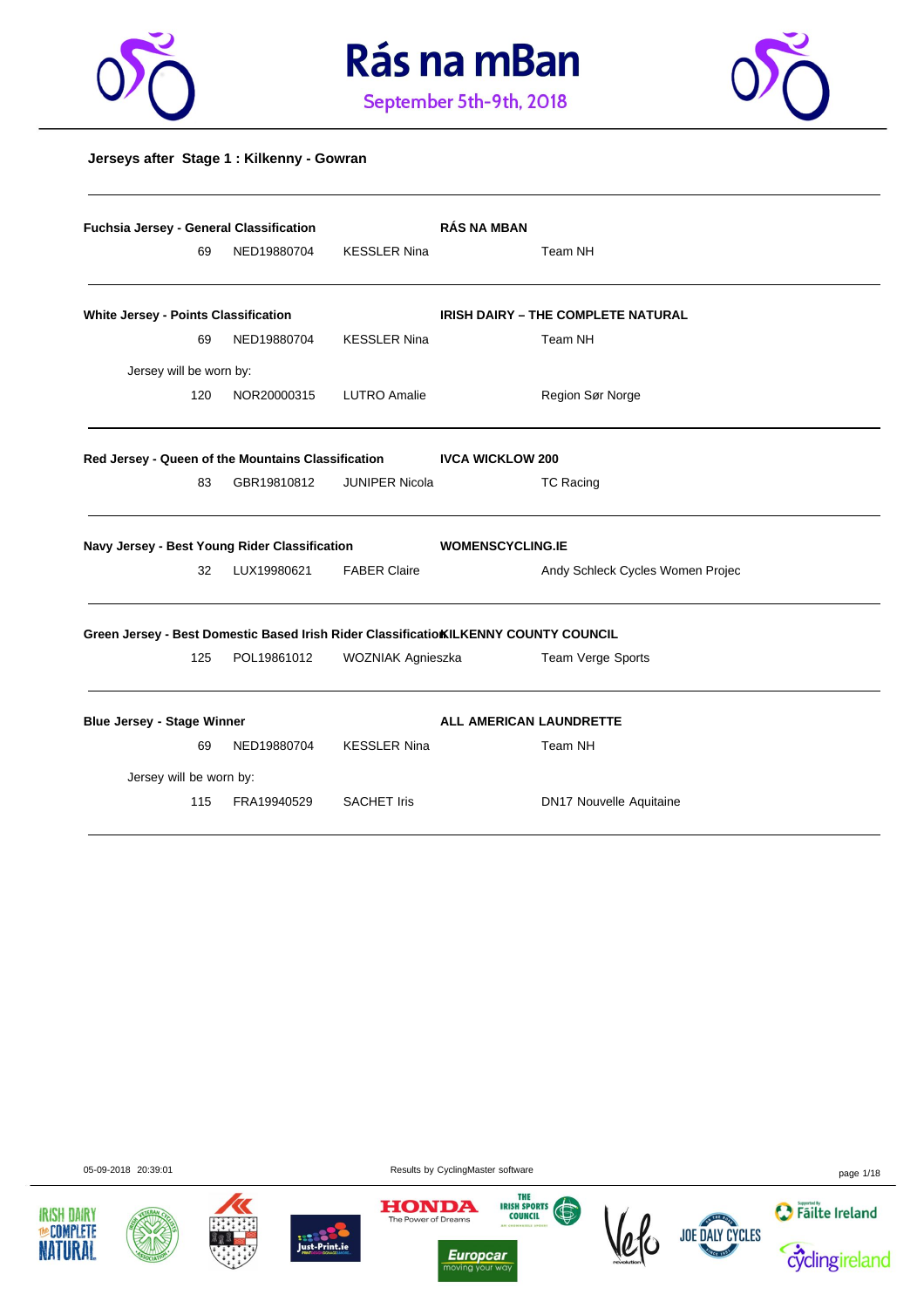



#### **Result Stage 1 : Kilkenny - Gowran**

*Distance: 70.0 km Average speed of the winner: 39.076 km/h Number of starters: 119 Riders abandoning the race: 2*

| Pos | Nr             | UCI Code    | Surname, Name                     | Team                               | Time    | Gap |
|-----|----------------|-------------|-----------------------------------|------------------------------------|---------|-----|
| 1   | 69             | NED19880704 | <b>KESSLER Nina</b>               | Team NH                            | 1:47:29 |     |
| 2   | 32             | LUX19980621 | <b>FABER Claire</b>               | Andy Schleck Cycles Women Project  | 1:47:29 |     |
| 3   | 120            | NOR20000315 | <b>LUTRO Amalie</b>               | Region Sør Norge                   | 1:47:29 |     |
| 4   | 115            | FRA19940529 | <b>SACHET Iris</b>                | <b>DN17 Nouvelle Aquitaine</b>     | 1:47:29 |     |
| 5   | 83             | GBR19810812 | <b>JUNIPER Nicola</b>             | <b>TC Racing</b>                   | 1:47:29 |     |
| 6   | 95             | FRA19930826 | <b>QUINIOU Marine</b>             | <b>Team Breizh Ladies</b>          | 1:47:29 |     |
| 7   | 37             | GBR19981114 | <b>HENDERSON Anna</b>             | Cycle Team OnForm                  | 1:47:29 |     |
| 8   | 78             | NOR20010215 | <b>MATHISEN Silje</b>             | Norway Sør                         | 1:47:29 |     |
| 9   | 113            | FRA19981021 | <b>MINAUD Manon</b>               | <b>DN17 Nouvelle Aquitaine</b>     | 1:47:29 |     |
| 10  | 93             | FRA19921010 | <b>DEMAY Coralie</b>              | <b>Team Breizh Ladies</b>          | 1:47:29 |     |
| 11  | 24             | SWE19850207 | <b>JOHANSSON Hanna</b>            | Team Crescent D.A.R.E              | 1:47:29 |     |
| 12  | 52             | SUI19910820 | <b>EHRLER Désirée</b>             | Momentum CCN                       | 1:47:29 |     |
| 13  | 101            | GBR19990818 | <b>BENNETT Elizabeth</b>          | Jadan-Weldtite Vive le Velo        | 1:47:29 |     |
| 14  | $\mathbf{1}$   | GBR19970815 | <b>BARKER Megan</b>               | <b>Great Britain National Team</b> | 1:47:29 |     |
| 15  | 112            | FRA19971121 | LAHAYE Lucie                      | <b>DN17 Nouvelle Aquitaine</b>     | 1:47:29 |     |
| 16  | 64             | SWE20010409 | <b>OLAUSSON Wilma</b>             | Team Backstedt/Hotchillee          | 1:47:29 |     |
| 17  | 2              | GBR19990622 | <b>CALLANDER Rhona</b>            | Great Britain National Team        | 1:47:29 |     |
| 18  | 86             | IRL19920120 | <b>CREAMER Lauren</b>             | Scott Orwell Wheelers C C          | 1:47:29 |     |
| 19  | 27             | NED19960603 | <b>GEERIS Femke</b>               | Maaslandster International         | 1:47:29 |     |
| 20  | 97             | GBR19950818 | <b>CUTTS Francesca</b>            | Team LDN                           | 1:47:29 |     |
| 21  | 33             | LUX19990803 | HARSCH Anne-Sophie                | Andy Schleck Cycles Women Project  | 1:47:29 |     |
| 22  | 70             | IRL19881203 | MCDERMOTT Ellen                   | Team NH                            | 1:47:29 |     |
| 23  | 9              | IRL19780728 | <b>MCCRYSTAL Eve</b>              | <b>Ireland National Team</b>       | 1:47:29 |     |
| 24  | 54             | GBR19990326 | <b>MURPHY Lauren</b>              | Momentum CCN                       | 1:47:29 |     |
| 25  | 108            | AUT19990910 | <b>GRUBER-STADLER Hannah</b>      | Torelli-Brother-Assure             | 1:47:29 |     |
| 26  | 5              | GBR19990411 | <b>ROBERTS Jessica</b>            | <b>Great Britain National Team</b> | 1:47:29 |     |
| 27  | 65             | GBR20001012 | <b>TACEY April</b>                | Team Backstedt/Hotchillee          | 1:47:29 |     |
| 28  | 29             | DEN19880303 | LØNNE Rikke                       | Maaslandster International         | 1:47:29 |     |
| 29  | 114            | FRA19991006 | <b>MORICHON Anaïs</b>             | DN17 Nouvelle Aquitaine            | 1:47:29 |     |
| 30  | 79             | NOR20010625 | <b>MIDTSVEEN Natalie Irene</b>    | Norway Sør                         | 1:47:29 |     |
| 31  | 19             | IRL19940503 | <b>SHARPE Alice</b>               | VC Eriu                            | 1:47:29 |     |
| 32  | 31             | FRA20001019 | <b>BERKANE Sarah</b>              | Andy Schleck Cycles Women Project  | 1:47:29 |     |
| 33  | 75             | GBR19870929 | POWELL Jennifer                   | TW1 Racing                         | 1:47:29 |     |
| 34  | 47             | GBR19900111 | <b>HUNTER JOHNSTON Fiona</b>      | FusionRTVeloperformance            | 1:47:29 |     |
| 35  | $\overline{4}$ | GBR19980414 | RAYBOULD Rebecca                  | <b>Great Britain National Team</b> | 1:47:29 |     |
| 36  | 104            | GBR19890919 | <b>FISHER Annabel</b>             | Jadan-Weldtite Vive le Velo        | 1:47:29 |     |
| 37  | 66             | NED19861117 | <b>ALBERTS Nikky</b>              | Team NH                            | 1:47:29 |     |
| 38  | 103            | GBR20001220 | <b>BULLARD Georgia</b>            | Jadan-Weldtite Vive le Velo        | 1:47:29 |     |
| 39  | 116            | NOR20000819 | <b>KIELLAND BJERK Thale Sofie</b> | Region Sør Norge                   | 1:47:29 |     |
| 40  | 10             | IRL19791023 | <b>SMYTH Katharine</b>            | <b>Ireland National Team</b>       | 1:47:29 |     |
| 41  | 91             | FRA19991201 | <b>ABGRALL Noemie</b>             | Team Breizh Ladies                 | 1:47:29 |     |
| 42  | 61             | GBR20000303 | <b>ELLIS Isabel</b>               | Team Backstedt/Hotchillee          | 1:47:29 |     |
| 43  | 30             | NED19830119 | <b>SLINGERLAND Minke</b>          | Maaslandster International         | 1:47:29 |     |
| 44  | 46             | GBR19910521 | <b>LEWIS Emma</b>                 | FusionRTVeloperformance            | 1:47:29 |     |
| 45  | 28             | SIN19880513 | <b>LEE</b> Serene                 | Maaslandster International         | 1:47:29 |     |
| 46  | 38             | NZL19971203 | JOHNSON lone                      | Cycle Team OnForm                  | 1:47:29 |     |
| 47  | 8              | IRL19840909 | <b>GURLEY Lydia</b>               | Ireland National Team              | 1:47:29 |     |
| 48  | 125            | POL19861012 | WOZNIAK Agnieszka                 | Team Verge Sports                  | 1:47:29 |     |
| 49  | 105            | GBR19801226 | <b>WILKINSON Mary</b>             | Jadan-Weldtite Vive le Velo        | 1:47:29 |     |
| 50  | 100            | GBR19860125 | <b>RALSTON Helen</b>              | Team LDN                           | 1:47:29 |     |
| 51  | 39             | GBR19820223 | <b>SPEAKE Alicia</b>              | Cycle Team OnForm                  | 1:47:29 |     |
| 52  | 6              | IRL19870719 | <b>BOYLAN Lydia</b>               | <b>Ireland National Team</b>       | 1:47:29 |     |
| 53  | 3              | GBR19990913 | <b>HOLL Jenny</b>                 | <b>Great Britain National Team</b> | 1:47:29 |     |
| 54  | 63             | GBR20010506 | MONKHOUSE Amy                     | Team Backstedt/Hotchillee          | 1:47:29 |     |
| 55  | 109            | GBR19810901 | <b>MASSEY Laura</b>               | Torelli-Brother-Assure             | 1:47:29 |     |
| 56  | 110            | GBR19990917 | <b>THACKRAY Sophie</b>            | Torelli-Brother-Assure             | 1:47:29 |     |
|     |                |             |                                   |                                    |         |     |











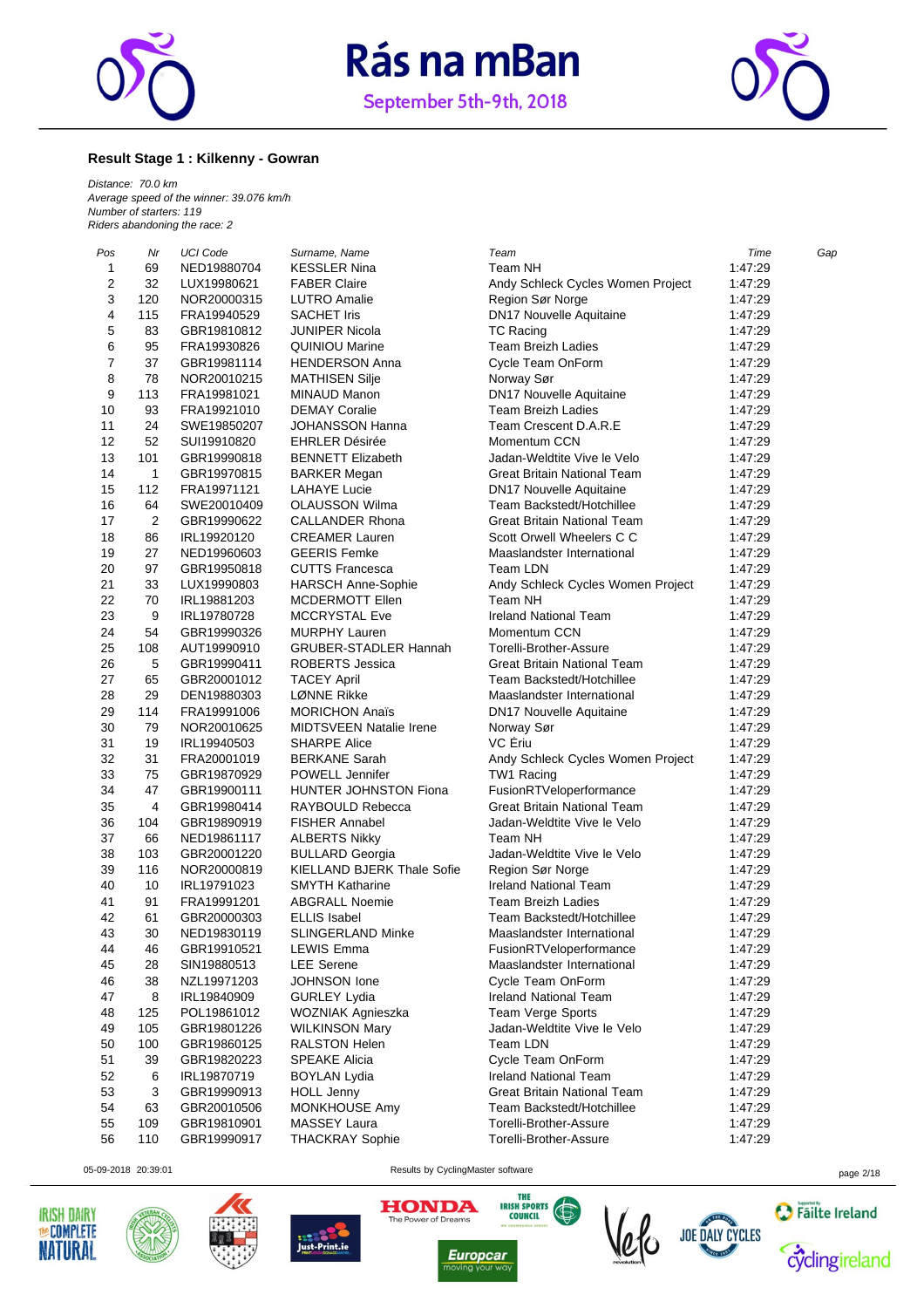

# Rás na mBan

September 5th-9th, 2018



| Pos | Nr             | <b>UCI Code</b> | Surname, Name              | Team                              | Time    | Gap   |
|-----|----------------|-----------------|----------------------------|-----------------------------------|---------|-------|
| 57  | 111            | FRA19950502     | <b>ALLIN Pauline</b>       | <b>DN17 Nouvelle Aquitaine</b>    | 1:47:29 |       |
| 58  | 48             | GBR19950712     | <b>PATCH Molly</b>         | FusionRTVeloperformance           | 1:47:29 |       |
| 59  | 26             | RSA19961121     | <b>COLYN Catherine</b>     | Maaslandster International        | 1:47:29 |       |
|     |                |                 |                            |                                   |         |       |
| 60  | 123            | IRL20010910     | <b>GALLAGHER Maeve</b>     | Team Verge Sports                 | 1:47:29 |       |
| 61  | 34             | LUX19871030     | <b>HOFFMANN Chantal</b>    | Andy Schleck Cycles Women Project | 1:47:29 |       |
| 62  | 36             | GBR19910826     | <b>DIXON Leah</b>          | Cycle Team OnForm                 | 1:47:29 |       |
| 63  | 21             | SWE19950419     | <b>ANDERSSON Alice</b>     | Team Crescent D.A.R.E             | 1:47:29 |       |
| 64  | 35             | FIN19990116     | <b>PUSKALA Viivi</b>       |                                   | 1:47:29 |       |
|     |                |                 |                            | Andy Schleck Cycles Women Project |         |       |
| 65  | 55             | JPN19860805     | NAKAHARA Yasue             | Momentum CCN                      | 1:47:29 |       |
| 66  | 74             | SWE19881222     | <b>NORDIN Gabriella</b>    | TW1 Racing                        | 1:47:29 |       |
| 67  | 68             | IRL19930705     | COTTER Imogen              | Team NH                           | 1:47:29 |       |
| 68  | 17             | IRL19860424     | <b>HUGHES Hilary</b>       | VC Eriu                           | 1:47:42 | 0:13  |
| 69  | 20             | IRL19890509     | <b>WALSH Orla</b>          | VC Ériu                           | 1:52:20 | 4:51  |
|     |                |                 |                            |                                   |         |       |
| 70  | 16             | IRL19981230     | <b>GRIFFIN Mia</b>         | VC Ériu                           | 1:52:20 | 4:51  |
| 71  | 50             | GBR19901207     | <b>SUMMERFORD Ruth</b>     | FusionRTVeloperformance           | 1:52:24 | 4:55  |
| 72  | 94             | FRA19970702     | LE BRIS Cecilia            | <b>Team Breizh Ladies</b>         | 1:52:24 | 4:55  |
| 73  | 92             | FRA20000216     | <b>HINAULT Maryanne</b>    | <b>Team Breizh Ladies</b>         | 1:53:18 | 5:49  |
| 74  | 81             | GBR20000626     | <b>BARKER Ellen</b>        | TC Racing                         | 1:53:18 | 5:49  |
|     |                |                 |                            |                                   |         |       |
| 75  | 49             | GBR19861109     | <b>STEELS Claire</b>       | FusionRTVeloperformance           | 1:53:18 | 5:49  |
| 76  | 84             | IRL19881230     | O'DONOVAN Niamh            | TC Racing                         | 1:53:18 | 5:49  |
| 77  | $\overline{7}$ | IRL19880222     | <b>DONEGAN Aine</b>        | Ireland National Team             | 1:53:18 | 5:49  |
| 78  | 106            | GBR19901113     | <b>COX Florence</b>        | Torelli-Brother-Assure            | 1:53:18 | 5:49  |
| 79  | 23             | SWE19890601     | <b>LEVIN Tilina</b>        | Team Crescent D.A.R.E             | 1:53:18 | 5:49  |
|     | 73             |                 | <b>HUGHES Gwenno</b>       |                                   |         |       |
| 80  |                | GBR19991109     |                            | TW1 Racing                        | 1:53:18 | 5:49  |
| 81  | 118            | NOR20001029     | <b>JØRGENSEN Tiril</b>     | Region Sør Norge                  | 1:53:18 | 5:49  |
| 82  | 14             | IRL19920705     | <b>GUIHEN Fiona</b>        | <b>Cycling Leinster</b>           | 1:53:18 | 5:49  |
| 83  | 56             | IRL19860610     | <b>CAMPBELL Laura</b>      | Shutt Ridley RT                   | 1:53:18 | 5:49  |
| 84  | 67             | NED19960319     | <b>BESTEMAN Floor</b>      | Team NH                           | 1:53:18 | 5:49  |
| 85  | 102            | GBR20010810     | <b>BENT Olivia</b>         | Jadan-Weldtite Vive le Velo       | 1:53:18 | 5:49  |
|     |                |                 |                            |                                   |         |       |
| 86  | 71             | GBR19920518     | <b>GREAVES Melissa</b>     | TW1 Racing                        | 1:53:18 | 5:49  |
| 87  | 15             | IRL19870731     | <b>LOSCHER Sofie</b>       | <b>Cycling Leinster</b>           | 1:53:18 | 5:49  |
| 88  | 13             | IRL19880505     | <b>FLANAGAN Aisling</b>    | <b>Cycling Leinster</b>           | 1:53:18 | 5:49  |
| 89  | 87             | GBR19860516     | <b>OAKES Isobel</b>        | Scott Orwell Wheelers C C         | 1:53:18 | 5:49  |
| 90  | 12             | IRL19900724     | <b>CLAFFEY Maire</b>       | <b>Cycling Leinster</b>           | 1:53:18 | 5:49  |
| 91  | 88             |                 | <b>HORAN Breda</b>         | Scott Orwell Wheelers C C         |         | 5:49  |
|     |                | IRL19850421     |                            |                                   | 1:53:18 |       |
| 92  | 98             | GER19870528     | <b>HEISS Gina</b>          | Team LDN                          | 1:53:18 | 5:49  |
| 93  | 11             | IRL19870406     | <b>BATES</b> Jennifer      | <b>Cycling Leinster</b>           | 1:53:18 | 5:49  |
| 94  | 107            | GBR19820212     | <b>THOM Joanne</b>         | Torelli-Brother-Assure            | 1:53:18 | 5:49  |
| 95  | 51             | NZL19740818     | <b>BLAKEMORE Jeannie</b>   | Momentum CCN                      | 1:53:18 | 5:49  |
| 96  | 62             | GBR20010609     | <b>GADD Lucy</b>           | Team Backstedt/Hotchillee         | 1:59:40 | 12:11 |
|     |                |                 | RØSTE OMDAHL Karoline      |                                   |         |       |
| 97  | 117            | NOR19950214     |                            | Region Sør Norge                  | 1:59:40 | 12:11 |
| 98  | 42             | GBR19850214     | <b>LONGTHORP Rebecca</b>   | Datalynx-Parenesis Women's RT     | 1:59:40 | 12:11 |
| 99  | 40             | GBR20000430     | WOODWORTH Jessica          | Cycle Team OnForm                 | 1:59:40 | 12:11 |
| 100 | 72             | GBR19830217     | <b>HAMMOND Claire</b>      | TW1 Racing                        | 1:59:40 | 12:11 |
| 101 | 58             | GBR19801030     | <b>FILBY Maxine</b>        | Shutt Ridley RT                   | 1:59:40 | 12:11 |
| 102 | 82             | IRL19861113     | <b>DESMOND Emma</b>        | TC Racing                         | 1:59:40 | 12:11 |
|     |                |                 |                            |                                   |         |       |
| 103 | 85             | IRL19890910     | O'DWYER Niamh              | <b>TC Racing</b>                  | 1:59:40 | 12:11 |
| 104 | 25             | SWE19800907     | <b>MORIN Kristina</b>      | Team Crescent D.A.R.E             | 1:59:40 | 12:11 |
| 105 | 122            | IRL19920719     | DESMOND Leah               | <b>Team Verge Sports</b>          | 1:59:45 | 12:16 |
| 106 | 53             | NED19940505     | <b>HOFLAND Gina</b>        | Momentum CCN                      | 1:59:45 | 12:16 |
| 107 | 119            | NOR19791218     | <b>HATTELAND LIMA Tone</b> | Region Sør Norge                  | 1:59:51 | 12:22 |
| 108 | 99             | GBR19920731     | <b>MIDDLETON Kerry</b>     | Team LDN                          | 2:03:58 | 16:29 |
|     |                |                 |                            |                                   |         |       |
| 109 | 45             | GBR19870423     | SODEN Nicola               | Datalynx-Parenesis Women's RT     | 2:04:18 | 16:49 |
| 110 | 57             | GBR19981014     | <b>CONANT Haddi</b>        | Shutt Ridley RT                   | 2:06:00 | 18:31 |
| 111 | 89             | IRL19900409     | MOLLOY Sinéad              | Scott Orwell Wheelers C C         | 2:06:00 | 18:31 |
| 112 | 121            | IRL19821120     | <b>BRYCE Lyndsey</b>       | <b>Team Verge Sports</b>          | 2:06:01 | 18:32 |
| 113 | 90             | IRL19920418     | FHLATHARTAIGH Ciara Ni     | Scott Orwell Wheelers C C         | 2:06:03 | 18:34 |
| 114 | 43             | GBR19690124     | <b>MACKAY Sandra</b>       | Datalynx-Parenesis Women's RT     | 2:06:05 | 18:36 |
|     |                |                 |                            |                                   |         |       |
| 115 | 44             | GBR19871014     | SEWELL Iona                | Datalynx-Parenesis Women's RT     | 2:06:05 | 18:36 |
| 116 | 124            | POR19850307     | SALVADOR Márcia            | <b>Team Verge Sports</b>          | 2:06:05 | 18:36 |
| 117 | 41             | GBR19960823     | <b>DUCKWORTH Gabrielle</b> | Datalynx-Parenesis Women's RT     | 2:14:15 | 26:46 |







THE

**IRISH SPORTS** 





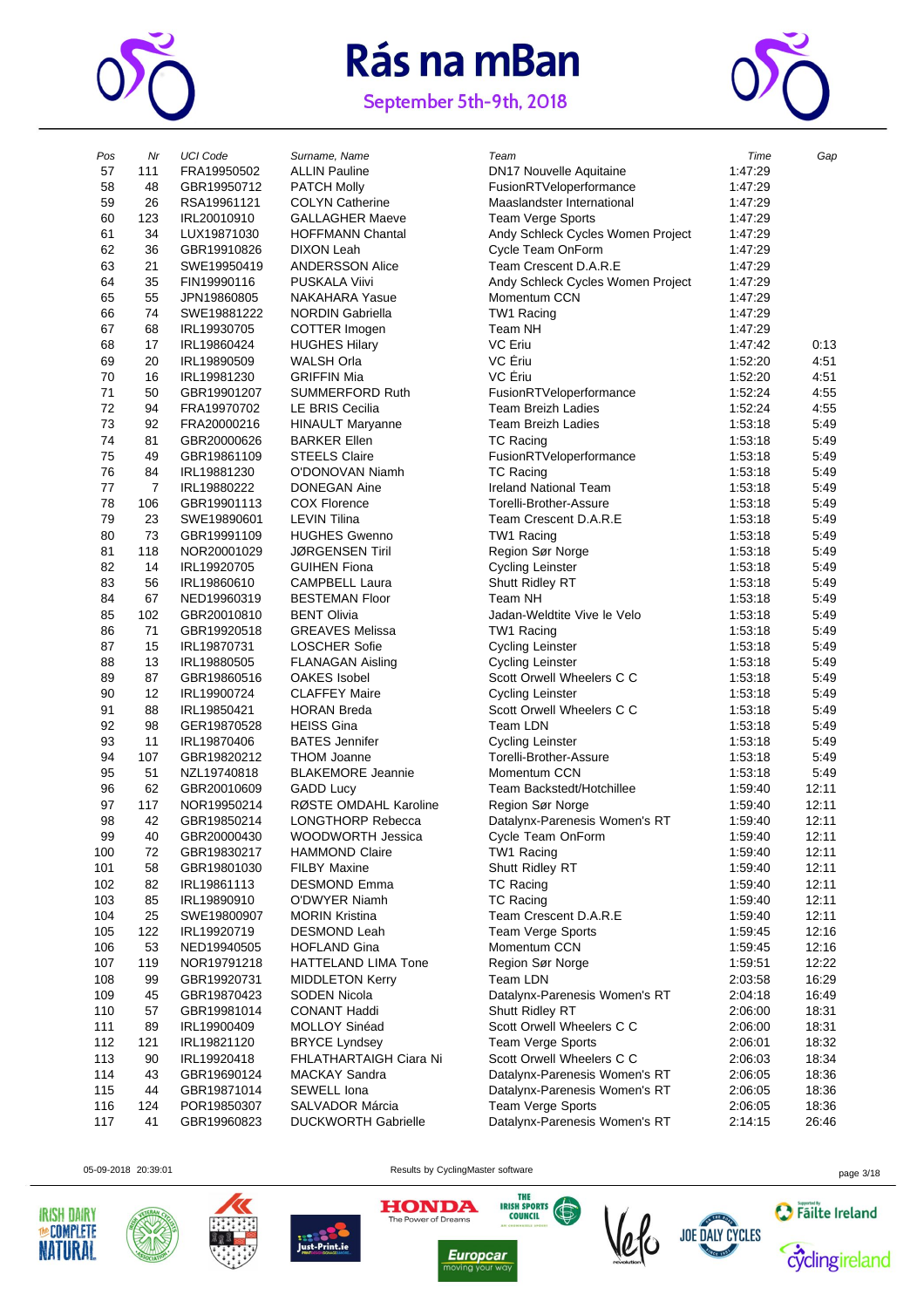



September 5th-9th, 2018



77 NOR20010116 LANGØRGEN Ida Norway Sør

*Pos Nr UCI Code Surname, Name Team Time Gap* 22 Team Crescent D.A.R.E DNF<br>22 Norway Sør DNF

05-09-2018 20:39:01 Results by CyclingMaster software page 4/18













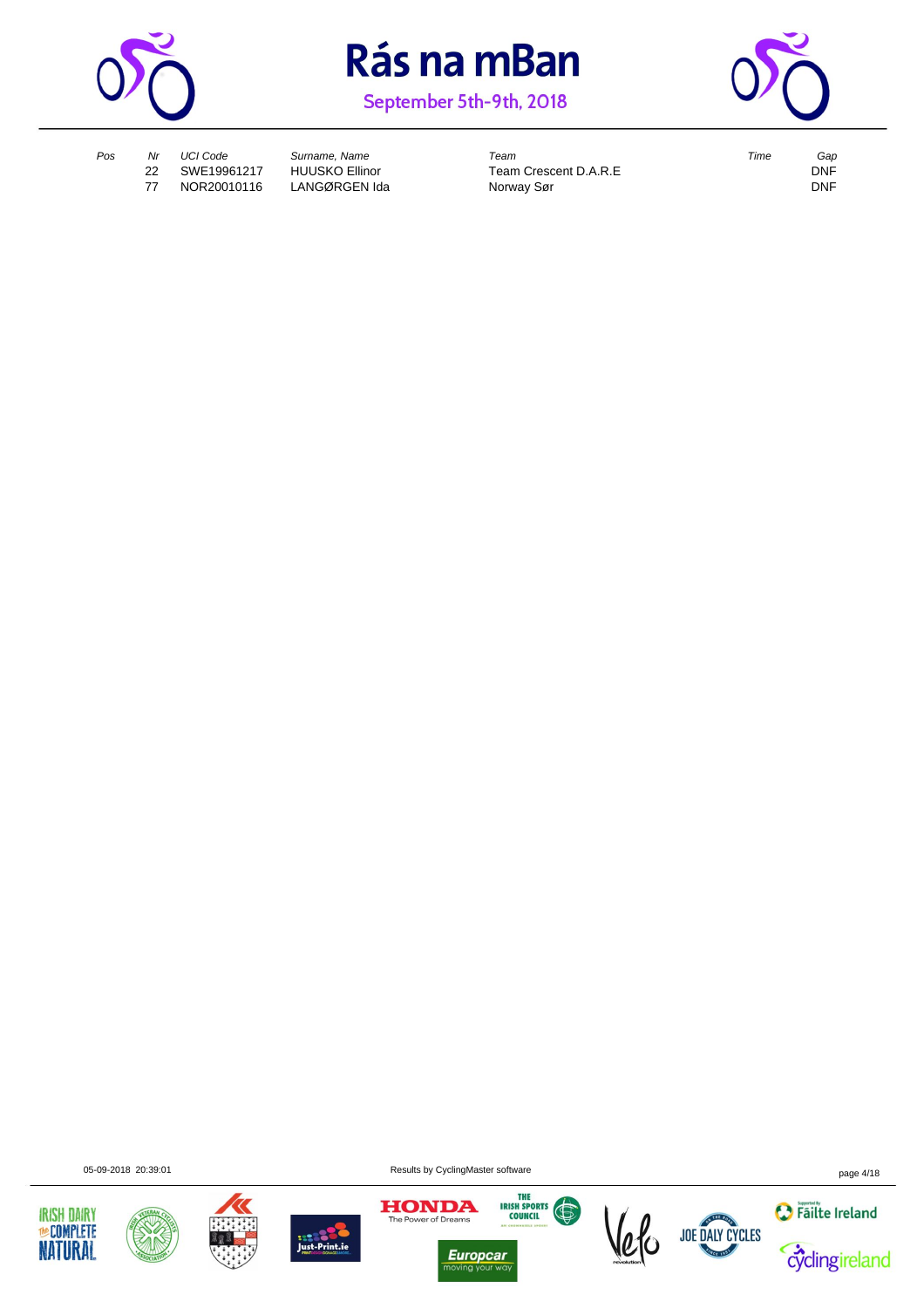



#### **Result Stage 1 : Kilkenny - Gowran - Best British Rider**

| Pos            | Nr             | <b>UCI Code</b> | Surname, Name                | Team                               | Time    | Gap   |
|----------------|----------------|-----------------|------------------------------|------------------------------------|---------|-------|
| $\mathbf{1}$   | 37             | GBR19981114     | <b>HENDERSON Anna</b>        | Cycle Team OnForm                  | 1:47:29 |       |
| $\mathbf 2$    | 101            | GBR19990818     | <b>BENNETT Elizabeth</b>     | Jadan-Weldtite Vive le Velo        | 1:47:29 |       |
| 3              | $\mathbf{1}$   | GBR19970815     | <b>BARKER Megan</b>          | <b>Great Britain National Team</b> | 1:47:29 |       |
| 4              | $\overline{2}$ | GBR19990622     | <b>CALLANDER Rhona</b>       | <b>Great Britain National Team</b> | 1.47.29 |       |
| 5              | 97             | GBR19950818     | <b>CUTTS Francesca</b>       | Team LDN                           | 1:47:29 |       |
| 6              | 108            | AUT19990910     | <b>GRUBER-STADLER Hannah</b> | Torelli-Brother-Assure             | 1:47:29 |       |
| $\overline{7}$ | 5              | GBR19990411     | ROBERTS Jessica              | <b>Great Britain National Team</b> | 1:47:29 |       |
| 8              | 65             | GBR20001012     | <b>TACEY April</b>           | Team Backstedt/Hotchillee          | 1:47:29 |       |
| 9              | 75             | GBR19870929     | POWELL Jennifer              | TW1 Racing                         | 1:47:29 |       |
| 10             | 47             | GBR19900111     | <b>HUNTER JOHNSTON Fiona</b> | FusionRTVeloperformance            | 1.47.29 |       |
| 11             | $\overline{4}$ | GBR19980414     | RAYBOULD Rebecca             | <b>Great Britain National Team</b> | 1:47:29 |       |
| 12             | 104            | GBR19890919     | <b>FISHER Annabel</b>        | Jadan-Weldtite Vive le Velo        | 1.47.29 |       |
| 13             | 103            | GBR20001220     | <b>BULLARD Georgia</b>       | Jadan-Weldtite Vive le Velo        | 1.47.29 |       |
| 14             | 61             | GBR20000303     | <b>ELLIS Isabel</b>          | Team Backstedt/Hotchillee          | 1:47:29 |       |
| 15             | 46             | GBR19910521     | <b>LEWIS Emma</b>            | FusionRTVeloperformance            | 1.47.29 |       |
| 16             | 105            | GBR19801226     | <b>WILKINSON Mary</b>        | Jadan-Weldtite Vive le Velo        | 1:47:29 |       |
| 17             | 100            | GBR19860125     | <b>RALSTON Helen</b>         | Team LDN                           | 1:47:29 |       |
| 18             | 3              | GBR19990913     | <b>HOLL Jenny</b>            | Great Britain National Team        | 1.47.29 |       |
| 19             | 63             | GBR20010506     | MONKHOUSE Amy                | Team Backstedt/Hotchillee          | 1:47:29 |       |
| 20             | 109            | GBR19810901     | MASSEY Laura                 | Torelli-Brother-Assure             | 1:47:29 |       |
| 21             | 110            | GBR19990917     | <b>THACKRAY Sophie</b>       | Torelli-Brother-Assure             | 1:47:29 |       |
| 22             | 48             | GBR19950712     | <b>PATCH Molly</b>           | FusionRTVeloperformance            | 1:47:29 |       |
| 23             | 36             | GBR19910826     | <b>DIXON Leah</b>            | Cycle Team OnForm                  | 1:47:29 |       |
| 24             | 50             | GBR19901207     | <b>SUMMERFORD Ruth</b>       | FusionRTVeloperformance            | 1:52:24 | 4:55  |
| 25             | 49             | GBR19861109     | <b>STEELS Claire</b>         | FusionRTVeloperformance            | 1:53:18 | 5:49  |
| 26             | 106            | GBR19901113     | <b>COX Florence</b>          | Torelli-Brother-Assure             | 1:53:18 | 5:49  |
| 27             | 73             | GBR19991109     | <b>HUGHES Gwenno</b>         | TW1 Racing                         | 1:53:18 | 5:49  |
| 28             | 102            | GBR20010810     | <b>BENT Olivia</b>           | Jadan-Weldtite Vive le Velo        | 1:53:18 | 5:49  |
| 29             | 71             | GBR19920518     | <b>GREAVES Melissa</b>       | TW1 Racing                         | 1:53:18 | 5:49  |
| 30             | 98             | GER19870528     | <b>HEISS Gina</b>            | Team LDN                           | 1:53:18 | 5.49  |
| 31             | 107            | GBR19820212     | <b>THOM Joanne</b>           | Torelli-Brother-Assure             | 1:53:18 | 5:49  |
| 32             | 62             | GBR20010609     | <b>GADD Lucy</b>             | Team Backstedt/Hotchillee          | 1:59:40 | 12:11 |
| 33             | 42             | GBR19850214     | <b>LONGTHORP Rebecca</b>     | Datalynx-Parenesis Women's RT      | 1:59:40 | 12:11 |
| 34             | 40             | GBR20000430     | WOODWORTH Jessica            | Cycle Team OnForm                  | 1:59:40 | 12:11 |
| 35             | 72             | GBR19830217     | <b>HAMMOND Claire</b>        | TW1 Racing                         | 1:59:40 | 12:11 |
| 36             | 58             | GBR19801030     | <b>FILBY Maxine</b>          | Shutt Ridley RT                    | 1:59:40 | 12:11 |
| 37             | 99             | GBR19920731     | <b>MIDDLETON Kerry</b>       | Team LDN                           | 2:03:58 | 16:29 |
| 38             | 45             | GBR19870423     | SODEN Nicola                 | Datalynx-Parenesis Women's RT      | 2:04:18 | 16:49 |
| 39             | 57             | GBR19981014     | <b>CONANT Haddi</b>          | Shutt Ridley RT                    | 2:06:00 | 18:31 |
| 40             | 43             | GBR19690124     | <b>MACKAY Sandra</b>         | Datalynx-Parenesis Women's RT      | 2:06:05 | 18:36 |
| 41             | 44             | GBR19871014     | SEWELL Iona                  | Datalynx-Parenesis Women's RT      | 2:06:05 | 18:36 |
| 42             | 41             | GBR19960823     | <b>DUCKWORTH Gabrielle</b>   | Datalynx-Parenesis Women's RT      | 2:14:15 | 26:46 |

05-09-2018 20:39:01 Results by CyclingMaster software page 5/18











*Europcar*<br>moving your way  $\frac{1}{10}$ 



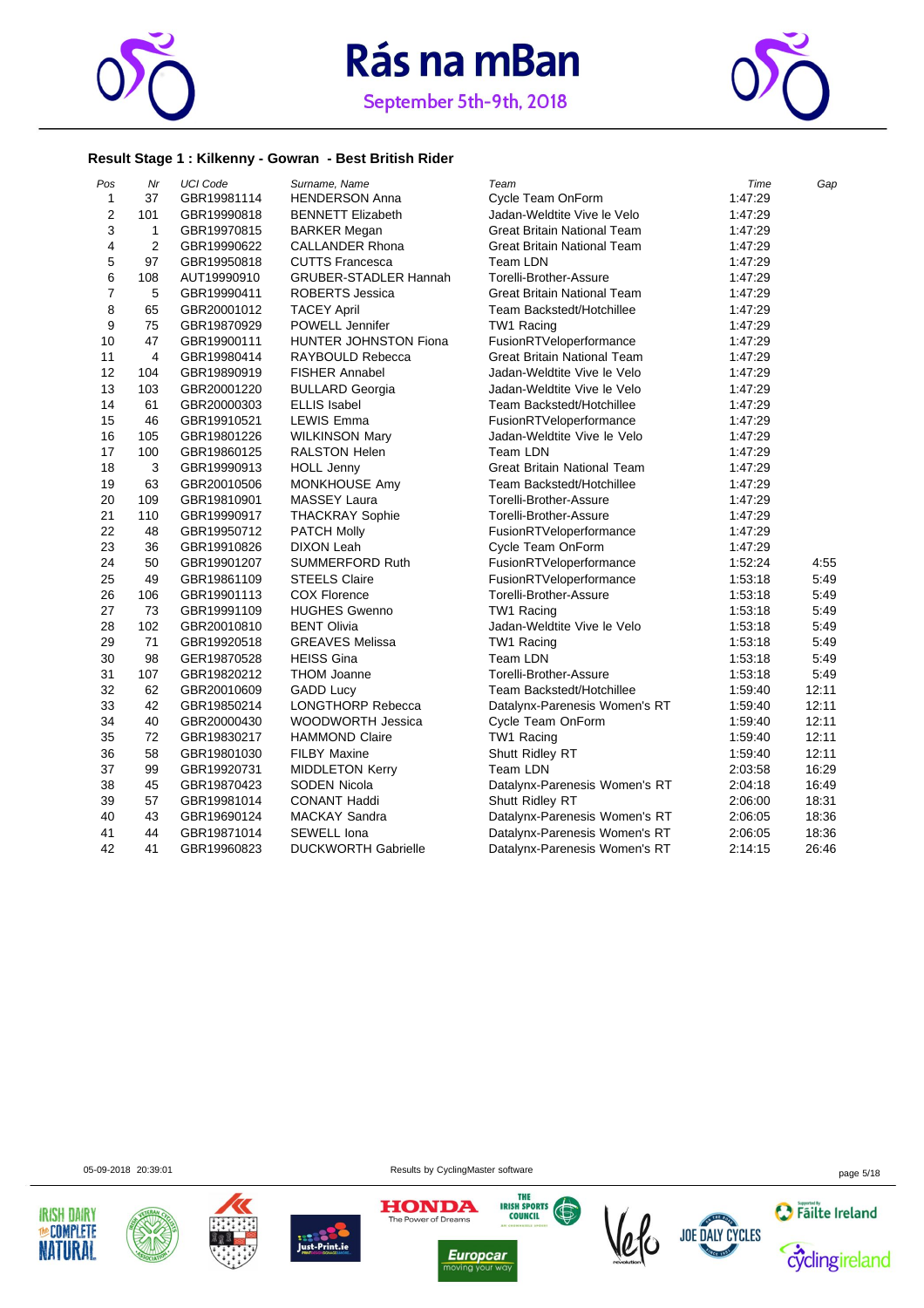



#### **Result Stage 1 : Kilkenny - Gowran - Best Irish Rider**

| Pos            | Nr  | <b>UCI Code</b> | Surname, Name                 | Team                      | Time    | Gap   |
|----------------|-----|-----------------|-------------------------------|---------------------------|---------|-------|
|                | 125 | POL19861012     | WOZNIAK Agnieszka             | Team Verge Sports         | 1:47:29 |       |
| $\overline{2}$ | 123 | IRL20010910     | <b>GALLAGHER Maeve</b>        | Team Verge Sports         | 1:47:29 |       |
| 3              | 17  | IRL19860424     | <b>HUGHES Hilary</b>          | VC Eriu                   | 1:47:42 | 0:13  |
| 4              | 20  | IRL19890509     | <b>WALSH Orla</b>             | VC Eriu                   | 1:52:20 | 4:51  |
| 5              | 16  | IRL19981230     | <b>GRIFFIN Mia</b>            | VC Ériu                   | 1:52:20 | 4:51  |
| 6              | 84  | IRL19881230     | O'DONOVAN Niamh               | <b>TC Racing</b>          | 1:53:18 | 5:49  |
| 7              | 14  | IRL19920705     | <b>GUIHEN Fiona</b>           | <b>Cycling Leinster</b>   | 1:53:18 | 5:49  |
| 8              | 56  | IRL19860610     | <b>CAMPBELL Laura</b>         | <b>Shutt Ridley RT</b>    | 1:53:18 | 5:49  |
| 9              | 15  | IRL19870731     | <b>LOSCHER Sofie</b>          | <b>Cycling Leinster</b>   | 1:53:18 | 5:49  |
| 10             | 13  | IRL19880505     | <b>FLANAGAN Aisling</b>       | <b>Cycling Leinster</b>   | 1:53:18 | 5:49  |
| 11             | 87  | GBR19860516     | <b>OAKES</b> Isobel           | Scott Orwell Wheelers C C | 1:53:18 | 5:49  |
| 12             | 12  | IRL19900724     | <b>CLAFFEY Maire</b>          | Cycling Leinster          | 1:53:18 | 5:49  |
| 13             | 88  | IRL19850421     | <b>HORAN Breda</b>            | Scott Orwell Wheelers C C | 1:53:18 | 5:49  |
| 14             | 11  | IRL19870406     | <b>BATES Jennifer</b>         | <b>Cycling Leinster</b>   | 1:53:18 | 5:49  |
| 15             | 82  | IRL19861113     | <b>DESMOND Emma</b>           | TC Racing                 | 1:59:40 | 12:11 |
| 16             | 85  | IRL19890910     | <b>O'DWYER Niamh</b>          | <b>TC Racing</b>          | 1:59:40 | 12:11 |
| 17             | 122 | IRL19920719     | <b>DESMOND Leah</b>           | Team Verge Sports         | 1:59:45 | 12:16 |
| 18             | 89  | IRL19900409     | <b>MOLLOY Sinéad</b>          | Scott Orwell Wheelers C C | 2:06:00 | 18:31 |
| 19             | 121 | IRL19821120     | <b>BRYCE Lyndsey</b>          | Team Verge Sports         | 2:06:01 | 18:32 |
| 20             | 90  | IRL19920418     | <b>FHLATHARTAIGH Ciara Ni</b> | Scott Orwell Wheelers C C | 2:06:03 | 18:34 |
| 21             | 124 | POR19850307     | <b>SALVADOR Márcia</b>        | Team Verge Sports         | 2:06:05 | 18:36 |







05-09-2018 20:39:01 Results by CyclingMaster software page 6/18





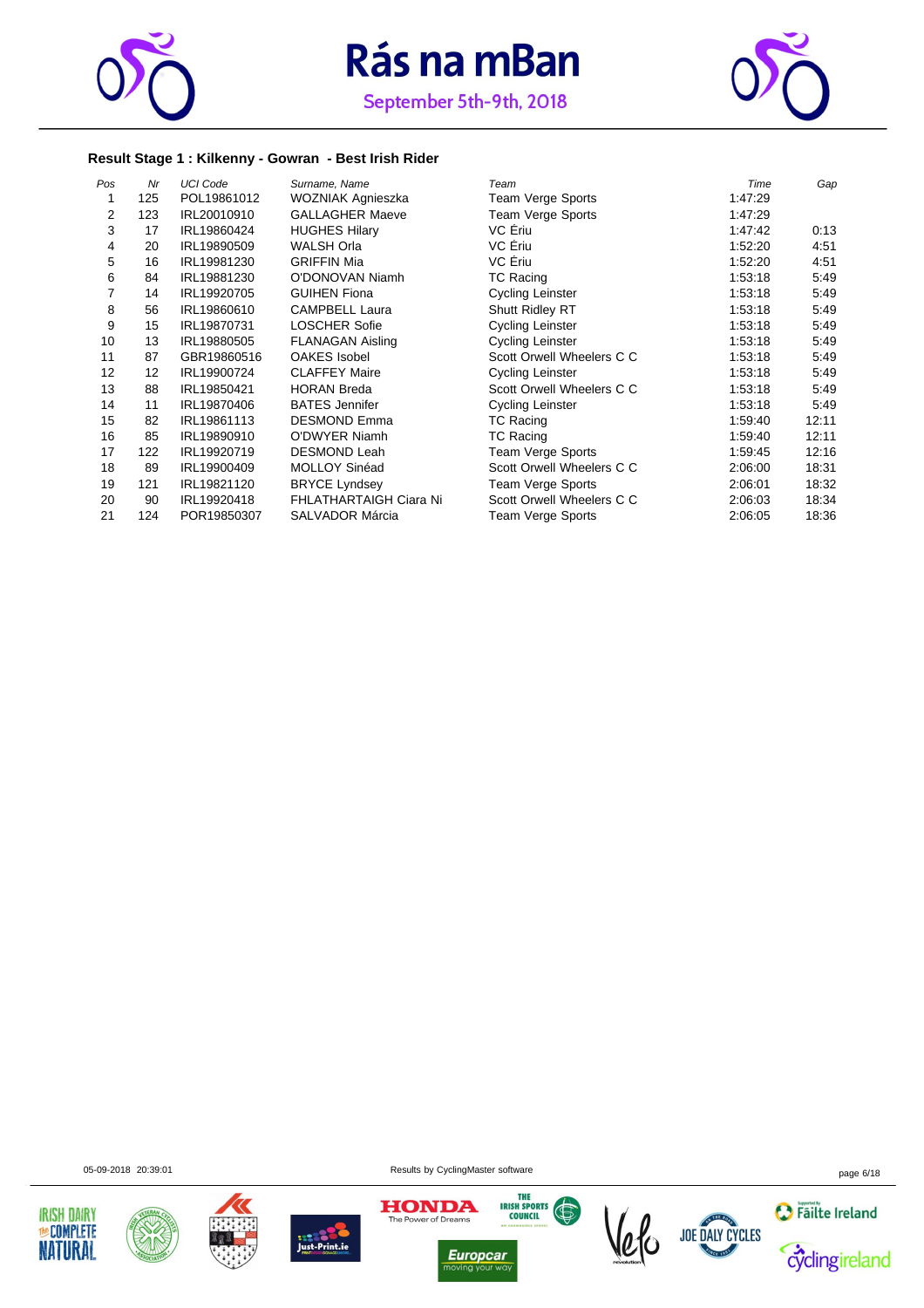



#### **Individual Classification by Time after Stage 1 : Kilkenny - Gowran**

| Pos            | Nr  | <b>UCI Code</b> | Surname, Name                     | Team                                                            | Time    | Gap | Bonus |
|----------------|-----|-----------------|-----------------------------------|-----------------------------------------------------------------|---------|-----|-------|
| 1              | 69  | NED19880704     | <b>KESSLER Nina</b>               | Team NH                                                         | 1:47:29 |     |       |
| $\overline{2}$ | 32  | LUX19980621     | <b>FABER Claire</b>               | Andy Schleck Cycles Women Project                               | 1:47:29 |     |       |
| 3              | 120 | NOR20000315     | <b>LUTRO Amalie</b>               | Region Sør Norge                                                | 1:47:29 |     |       |
| 4              | 115 | FRA19940529     | <b>SACHET Iris</b>                | DN17 Nouvelle Aquitaine                                         | 1:47:29 |     |       |
| 5              | 83  | GBR19810812     | JUNIPER Nicola                    | <b>TC Racing</b>                                                | 1:47:29 |     |       |
| 6              | 95  | FRA19930826     | <b>QUINIOU Marine</b>             | <b>Team Breizh Ladies</b>                                       | 1:47:29 |     |       |
| $\overline{7}$ | 37  | GBR19981114     | <b>HENDERSON Anna</b>             | Cycle Team OnForm                                               | 1:47:29 |     |       |
| 8              | 78  | NOR20010215     | <b>MATHISEN Silje</b>             | Norway Sør                                                      | 1:47:29 |     |       |
| 9              | 113 | FRA19981021     | MINAUD Manon                      | DN17 Nouvelle Aquitaine                                         | 1:47:29 |     |       |
| 10             | 93  | FRA19921010     | <b>DEMAY Coralie</b>              | <b>Team Breizh Ladies</b>                                       | 1:47:29 |     |       |
| 11             | 24  | SWE19850207     | <b>JOHANSSON Hanna</b>            | Team Crescent D.A.R.E                                           | 1:47:29 |     |       |
| 12             | 52  | SUI19910820     | <b>EHRLER Désirée</b>             | Momentum CCN                                                    | 1:47:29 |     |       |
| 13             | 101 | GBR19990818     | <b>BENNETT Elizabeth</b>          | Jadan-Weldtite Vive le Velo                                     | 1:47:29 |     |       |
| 14             | 1   | GBR19970815     | <b>BARKER Megan</b>               | Great Britain National Team                                     | 1:47:29 |     |       |
| 15             | 112 | FRA19971121     | <b>LAHAYE Lucie</b>               | <b>DN17 Nouvelle Aquitaine</b>                                  | 1:47:29 |     |       |
| 16             | 64  | SWE20010409     | <b>OLAUSSON Wilma</b>             | Team Backstedt/Hotchillee                                       | 1:47:29 |     |       |
| 17             | 2   | GBR19990622     | <b>CALLANDER Rhona</b>            | Great Britain National Team                                     | 1:47:29 |     |       |
| 18             | 86  | IRL19920120     | <b>CREAMER Lauren</b>             | Scott Orwell Wheelers C C                                       | 1:47:29 |     |       |
| 19             | 27  | NED19960603     | <b>GEERIS Femke</b>               | Maaslandster International                                      | 1:47:29 |     |       |
| 20             | 97  | GBR19950818     | <b>CUTTS Francesca</b>            | Team LDN                                                        | 1:47:29 |     |       |
| 21             | 33  | LUX19990803     | <b>HARSCH Anne-Sophie</b>         | Andy Schleck Cycles Women Project                               | 1:47:29 |     |       |
| 22             | 70  | IRL19881203     | MCDERMOTT Ellen                   | Team NH                                                         | 1:47:29 |     |       |
|                |     |                 | <b>MCCRYSTAL Eve</b>              |                                                                 |         |     |       |
| 23             | 9   | IRL19780728     |                                   | <b>Ireland National Team</b>                                    | 1:47:29 |     |       |
| 24             | 54  | GBR19990326     | <b>MURPHY Lauren</b>              | Momentum CCN                                                    | 1:47:29 |     |       |
| 25             | 108 | AUT19990910     | GRUBER-STADLER Hannah             | Torelli-Brother-Assure                                          | 1:47:29 |     |       |
| 26             | 5   | GBR19990411     | <b>ROBERTS Jessica</b>            | <b>Great Britain National Team</b><br>Team Backstedt/Hotchillee | 1:47:29 |     |       |
| 27             | 65  | GBR20001012     | <b>TACEY April</b>                |                                                                 | 1:47:29 |     |       |
| 28             | 29  | DEN19880303     | LØNNE Rikke                       | Maaslandster International                                      | 1:47:29 |     |       |
| 29             | 114 | FRA19991006     | <b>MORICHON Anaïs</b>             | DN17 Nouvelle Aquitaine                                         | 1:47:29 |     |       |
| 30             | 79  | NOR20010625     | <b>MIDTSVEEN Natalie Irene</b>    | Norway Sør                                                      | 1:47:29 |     |       |
| 31             | 19  | IRL19940503     | <b>SHARPE Alice</b>               | VC Eriu                                                         | 1:47:29 |     |       |
| 32             | 31  | FRA20001019     | <b>BERKANE Sarah</b>              | Andy Schleck Cycles Women Project                               | 1:47:29 |     |       |
| 33             | 75  | GBR19870929     | POWELL Jennifer                   | TW1 Racing                                                      | 1:47:29 |     |       |
| 34             | 47  | GBR19900111     | <b>HUNTER JOHNSTON Fiona</b>      | FusionRTVeloperformance                                         | 1:47:29 |     |       |
| 35             | 4   | GBR19980414     | RAYBOULD Rebecca                  | Great Britain National Team                                     | 1:47:29 |     |       |
| 36             | 104 | GBR19890919     | FISHER Annabel                    | Jadan-Weldtite Vive le Velo                                     | 1:47:29 |     |       |
| 37             | 66  | NED19861117     | <b>ALBERTS Nikky</b>              | Team NH                                                         | 1:47:29 |     |       |
| 38             | 103 | GBR20001220     | <b>BULLARD Georgia</b>            | Jadan-Weldtite Vive le Velo                                     | 1:47:29 |     |       |
| 39             | 116 | NOR20000819     | <b>KIELLAND BJERK Thale Sofie</b> | Region Sør Norge                                                | 1:47:29 |     |       |
| 40             | 10  | IRL19791023     | <b>SMYTH Katharine</b>            | <b>Ireland National Team</b>                                    | 1:47:29 |     |       |
| 41             | 91  | FRA19991201     | <b>ABGRALL Noemie</b>             | <b>Team Breizh Ladies</b>                                       | 1:47:29 |     |       |
| 42             | 61  | GBR20000303     | <b>ELLIS Isabel</b>               | Team Backstedt/Hotchillee                                       | 1:47:29 |     |       |
| 43             | 30  | NED19830119     | SLINGERLAND Minke                 | Maaslandster International                                      | 1:47:29 |     |       |
| 44             | 46  | GBR19910521     | <b>LEWIS Emma</b>                 | FusionRTVeloperformance                                         | 1:47:29 |     |       |
| 45             | 28  | SIN19880513     | <b>LEE</b> Serene                 | Maaslandster International                                      | 1:47:29 |     |       |
| 46             | 38  | NZL19971203     | JOHNSON lone                      | Cycle Team OnForm                                               | 1:47:29 |     |       |
| 47             | 8   | IRL19840909     | <b>GURLEY Lydia</b>               | <b>Ireland National Team</b>                                    | 1:47:29 |     |       |
| 48             | 125 | POL19861012     | WOZNIAK Agnieszka                 | <b>Team Verge Sports</b>                                        | 1:47:29 |     |       |
| 49             | 105 | GBR19801226     | <b>WILKINSON Mary</b>             | Jadan-Weldtite Vive le Velo                                     | 1:47:29 |     |       |
| 50             | 100 | GBR19860125     | <b>RALSTON Helen</b>              | Team LDN                                                        | 1:47:29 |     |       |
| 51             | 39  | GBR19820223     | <b>SPEAKE Alicia</b>              | Cycle Team OnForm                                               | 1:47:29 |     |       |
| 52             | 6   | IRL19870719     | <b>BOYLAN Lydia</b>               | <b>Ireland National Team</b>                                    | 1:47:29 |     |       |
| 53             | 3   | GBR19990913     | <b>HOLL Jenny</b>                 | Great Britain National Team                                     | 1:47:29 |     |       |
| 54             | 63  | GBR20010506     | MONKHOUSE Amy                     | Team Backstedt/Hotchillee                                       | 1:47:29 |     |       |
| 55             | 109 | GBR19810901     | <b>MASSEY Laura</b>               | Torelli-Brother-Assure                                          | 1:47:29 |     |       |
| 56             | 110 | GBR19990917     | <b>THACKRAY Sophie</b>            | Torelli-Brother-Assure                                          | 1:47:29 |     |       |
| 57             | 111 | FRA19950502     | <b>ALLIN Pauline</b>              | <b>DN17 Nouvelle Aquitaine</b>                                  | 1:47:29 |     |       |
| 58             | 48  | GBR19950712     | <b>PATCH Molly</b>                | FusionRTVeloperformance                                         | 1:47:29 |     |       |
| 59             | 26  | RSA19961121     | <b>COLYN Catherine</b>            | Maaslandster International                                      | 1:47:29 |     |       |
| 60             | 123 | IRL20010910     | <b>GALLAGHER Maeve</b>            | <b>Team Verge Sports</b>                                        | 1:47:29 |     |       |
|                |     |                 |                                   |                                                                 |         |     |       |











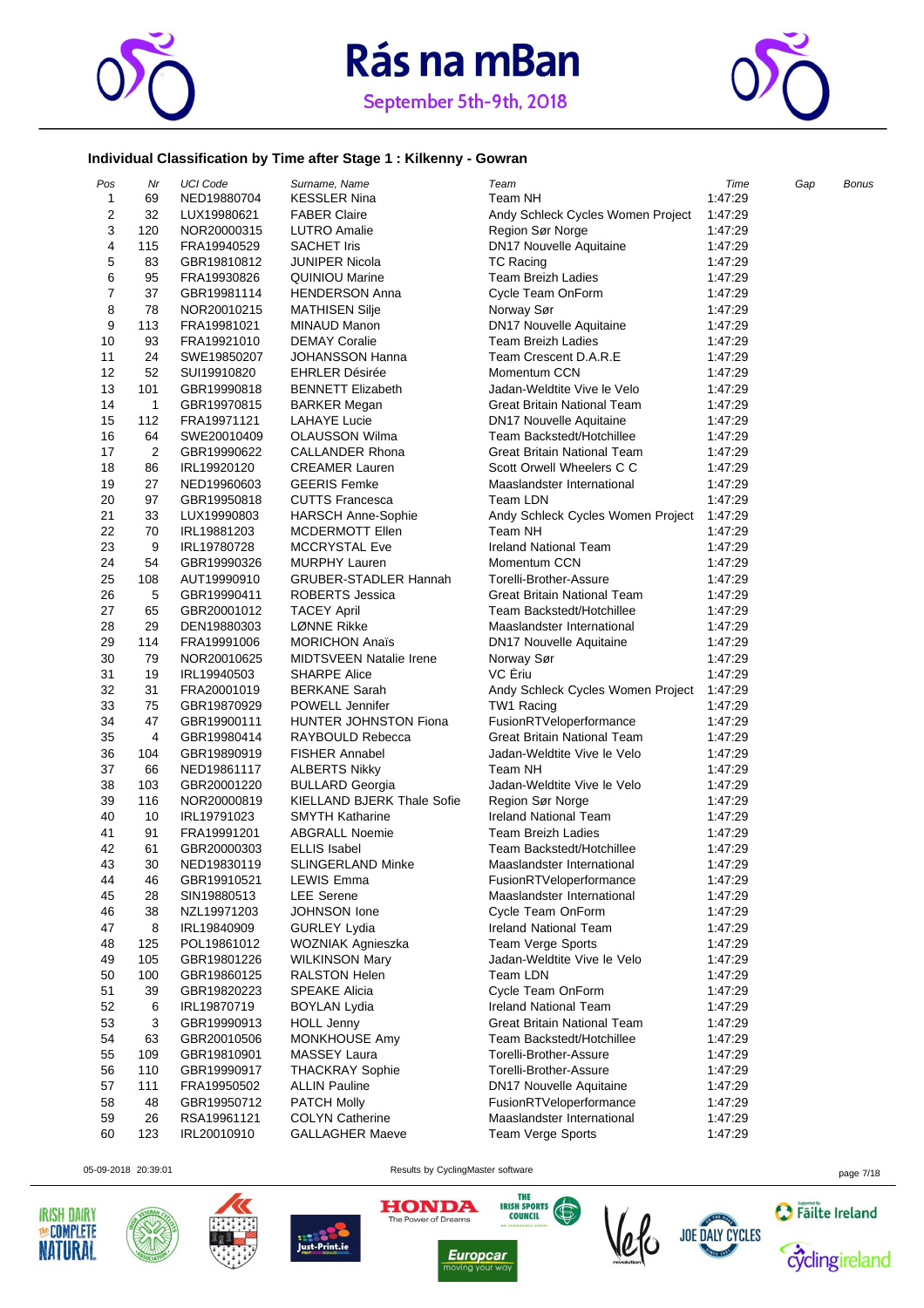

# Rás na mBan

September 5th-9th, 2018



| Pos | Nr             | <b>UCI Code</b> | Surname, Name              | Team                              | Time    | Gap   | <b>Bonus</b> |
|-----|----------------|-----------------|----------------------------|-----------------------------------|---------|-------|--------------|
| 61  | 34             | LUX19871030     | <b>HOFFMANN Chantal</b>    | Andy Schleck Cycles Women Project | 1:47:29 |       |              |
| 62  | 36             | GBR19910826     | DIXON Leah                 | Cycle Team OnForm                 | 1:47:29 |       |              |
| 63  | 21             | SWE19950419     | <b>ANDERSSON Alice</b>     | Team Crescent D.A.R.E             | 1:47:29 |       |              |
| 64  | 35             | FIN19990116     | <b>PUSKALA Viivi</b>       | Andy Schleck Cycles Women Project | 1:47:29 |       |              |
| 65  | 55             | JPN19860805     | <b>NAKAHARA Yasue</b>      | Momentum CCN                      | 1:47:29 |       |              |
| 66  | 74             | SWE19881222     | <b>NORDIN Gabriella</b>    | TW1 Racing                        | 1:47:29 |       |              |
| 67  | 68             | IRL19930705     | COTTER Imogen              | Team NH                           | 1:47:29 |       |              |
| 68  | 17             | IRL19860424     | <b>HUGHES Hilary</b>       | VC Eriu                           | 1:47:42 | 0:13  |              |
| 69  | 20             | IRL19890509     | WALSH Orla                 | VC Ériu                           | 1:52:20 | 4:51  |              |
| 70  | 16             | IRL19981230     | <b>GRIFFIN Mia</b>         | VC Eriu                           | 1:52:20 |       |              |
| 71  | 50             | GBR19901207     | <b>SUMMERFORD Ruth</b>     | FusionRTVeloperformance           | 1:52:24 | 4:55  |              |
| 72  | 94             | FRA19970702     | LE BRIS Cecilia            | <b>Team Breizh Ladies</b>         | 1:52:24 |       |              |
| 73  | 92             | FRA20000216     | <b>HINAULT Maryanne</b>    | <b>Team Breizh Ladies</b>         | 1:53:18 | 5:49  |              |
| 74  | 81             | GBR20000626     | <b>BARKER Ellen</b>        | <b>TC Racing</b>                  | 1:53:18 |       |              |
| 75  | 49             |                 | <b>STEELS Claire</b>       |                                   | 1:53:18 |       |              |
|     |                | GBR19861109     |                            | FusionRTVeloperformance           |         |       |              |
| 76  | 84             | IRL19881230     | O'DONOVAN Niamh            | TC Racing                         | 1:53:18 |       |              |
| 77  | $\overline{7}$ | IRL19880222     | <b>DONEGAN Aine</b>        | <b>Ireland National Team</b>      | 1:53:18 |       |              |
| 78  | 106            | GBR19901113     | <b>COX Florence</b>        | Torelli-Brother-Assure            | 1:53:18 |       |              |
| 79  | 23             | SWE19890601     | LEVIN Tilina               | Team Crescent D.A.R.E             | 1:53:18 |       |              |
| 80  | 73             | GBR19991109     | <b>HUGHES Gwenno</b>       | TW1 Racing                        | 1:53:18 |       |              |
| 81  | 118            | NOR20001029     | <b>JØRGENSEN Tiril</b>     | Region Sør Norge                  | 1:53:18 |       |              |
| 82  | 14             | IRL19920705     | <b>GUIHEN Fiona</b>        | <b>Cycling Leinster</b>           | 1:53:18 |       |              |
| 83  | 56             | IRL19860610     | <b>CAMPBELL Laura</b>      | Shutt Ridley RT                   | 1:53:18 |       |              |
| 84  | 67             | NED19960319     | <b>BESTEMAN Floor</b>      | Team NH                           | 1:53:18 |       |              |
| 85  | 102            | GBR20010810     | <b>BENT Olivia</b>         | Jadan-Weldtite Vive le Velo       | 1:53:18 |       |              |
| 86  | 71             | GBR19920518     | <b>GREAVES Melissa</b>     | TW1 Racing                        | 1:53:18 |       |              |
| 87  | 15             | IRL19870731     | <b>LOSCHER Sofie</b>       | <b>Cycling Leinster</b>           | 1:53:18 |       |              |
| 88  | 13             | IRL19880505     | <b>FLANAGAN Aisling</b>    | <b>Cycling Leinster</b>           | 1:53:18 |       |              |
| 89  | 87             | GBR19860516     | OAKES Isobel               | Scott Orwell Wheelers C C         | 1:53:18 |       |              |
| 90  | 12             | IRL19900724     | <b>CLAFFEY Maire</b>       | <b>Cycling Leinster</b>           | 1:53:18 |       |              |
| 91  | 88             | IRL19850421     | <b>HORAN Breda</b>         | Scott Orwell Wheelers C C         | 1:53:18 |       |              |
| 92  | 98             | GER19870528     | <b>HEISS Gina</b>          | Team LDN                          | 1:53:18 |       |              |
| 93  | 11             | IRL19870406     | <b>BATES</b> Jennifer      | <b>Cycling Leinster</b>           | 1:53:18 |       |              |
| 94  | 107            | GBR19820212     | <b>THOM Joanne</b>         | Torelli-Brother-Assure            | 1:53:18 |       |              |
| 95  | 51             | NZL19740818     | <b>BLAKEMORE Jeannie</b>   | Momentum CCN                      | 1:53:18 |       |              |
| 96  | 62             | GBR20010609     | <b>GADD Lucy</b>           | Team Backstedt/Hotchillee         | 1:59:40 | 12:11 |              |
| 97  | 117            | NOR19950214     | RØSTE OMDAHL Karoline      | Region Sør Norge                  | 1:59:40 |       |              |
| 98  | 42             | GBR19850214     | <b>LONGTHORP Rebecca</b>   | Datalynx-Parenesis Women's RT     | 1:59:40 |       |              |
| 99  | 40             | GBR20000430     | WOODWORTH Jessica          | Cycle Team OnForm                 | 1:59:40 |       |              |
| 100 | 72             | GBR19830217     | <b>HAMMOND Claire</b>      | TW1 Racing                        | 1:59:40 |       |              |
| 101 | 58             | GBR19801030     | <b>FILBY Maxine</b>        | Shutt Ridley RT                   | 1:59:40 |       |              |
| 102 | 82             | IRL19861113     | <b>DESMOND Emma</b>        | TC Racing                         | 1:59:40 |       |              |
| 103 | 85             | IRL19890910     | O'DWYER Niamh              | TC Racing                         | 1:59:40 |       |              |
|     |                |                 | <b>MORIN Kristina</b>      | Team Crescent D.A.R.E             |         |       |              |
| 104 | 25             | SWE19800907     |                            |                                   | 1:59:40 |       |              |
| 105 | 122            | IRL19920719     | <b>DESMOND Leah</b>        | <b>Team Verge Sports</b>          | 1:59:45 | 12:16 |              |
| 106 | 53             | NED19940505     | <b>HOFLAND Gina</b>        | Momentum CCN                      | 1:59:45 |       |              |
| 107 | 119            | NOR19791218     | HATTELAND LIMA Tone        | Region Sør Norge                  | 1:59:51 | 12:22 |              |
| 108 | 99             | GBR19920731     | <b>MIDDLETON Kerry</b>     | Team LDN                          | 2:03:58 | 16:29 |              |
| 109 | 45             | GBR19870423     | SODEN Nicola               | Datalynx-Parenesis Women's RT     | 2:04:18 | 16:49 |              |
| 110 | 57             | GBR19981014     | <b>CONANT Haddi</b>        | Shutt Ridley RT                   | 2:06:00 | 18:31 |              |
| 111 | 89             | IRL19900409     | MOLLOY Sinéad              | Scott Orwell Wheelers C C         | 2:06:00 |       |              |
| 112 | 121            | IRL19821120     | <b>BRYCE Lyndsey</b>       | Team Verge Sports                 | 2:06:01 | 18:32 |              |
| 113 | 90             | IRL19920418     | FHLATHARTAIGH Ciara Ni     | Scott Orwell Wheelers C C         | 2:06:03 | 18:34 |              |
| 114 | 43             | GBR19690124     | <b>MACKAY Sandra</b>       | Datalynx-Parenesis Women's RT     | 2:06:05 | 18:36 |              |
| 115 | 44             | GBR19871014     | SEWELL Iona                | Datalynx-Parenesis Women's RT     | 2:06:05 |       |              |
| 116 | 124            | POR19850307     | SALVADOR Márcia            | Team Verge Sports                 | 2:06:05 |       |              |
| 117 | 41             | GBR19960823     | <b>DUCKWORTH Gabrielle</b> | Datalynx-Parenesis Women's RT     | 2:14:15 | 26:46 |              |
|     |                |                 |                            |                                   |         |       |              |





05-09-2018 20:39:01 Results by CyclingMaster software page 8/18

THE

**IRISH SPORTS** 





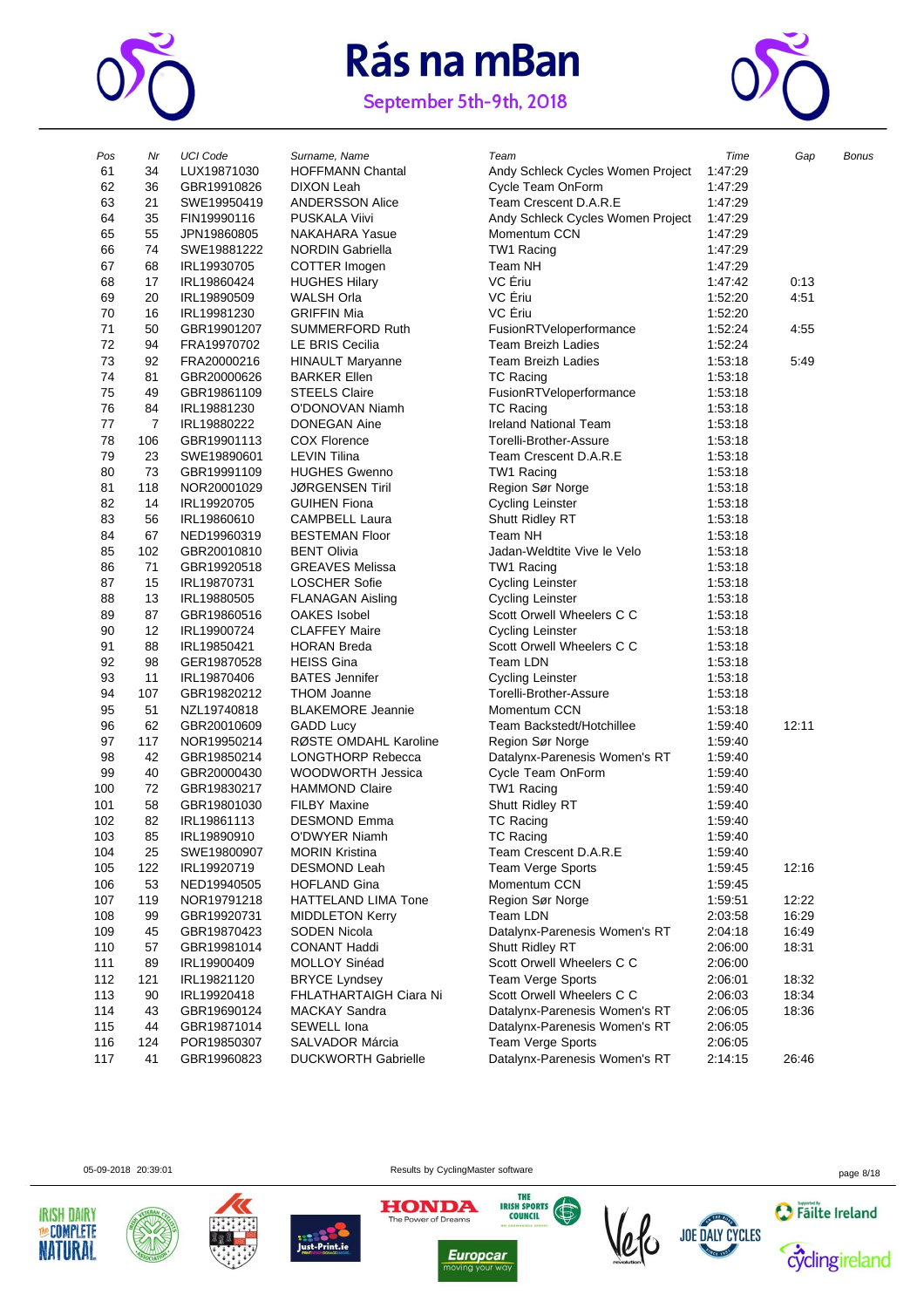



#### **Individual Classification by Time after Stage 1 : Kilkenny - Gowran - Best British Rider**

| Pos            | Nr             | <b>UCI Code</b> | Surname, Name                | Team                               | Time    | Gap   | <b>Bonus</b> |
|----------------|----------------|-----------------|------------------------------|------------------------------------|---------|-------|--------------|
| $\mathbf{1}$   | 37             | GBR19981114     | <b>HENDERSON Anna</b>        | Cycle Team OnForm                  | 1:47:29 |       |              |
| 2              | 101            | GBR19990818     | <b>BENNETT Elizabeth</b>     | Jadan-Weldtite Vive le Velo        | 1:47:29 |       |              |
| 3              | 1              | GBR19970815     | <b>BARKER Megan</b>          | <b>Great Britain National Team</b> | 1:47:29 |       |              |
| 4              | $\overline{2}$ | GBR19990622     | <b>CALLANDER Rhona</b>       | Great Britain National Team        | 1:47:29 |       |              |
| 5              | 97             | GBR19950818     | <b>CUTTS Francesca</b>       | Team LDN                           | 1:47:29 |       |              |
| 6              | 108            | AUT19990910     | <b>GRUBER-STADLER Hannah</b> | Torelli-Brother-Assure             | 1:47:29 |       |              |
| $\overline{7}$ | 5              | GBR19990411     | <b>ROBERTS Jessica</b>       | <b>Great Britain National Team</b> | 1:47:29 |       |              |
| 8              | 65             | GBR20001012     | <b>TACEY April</b>           | Team Backstedt/Hotchillee          | 1:47:29 |       |              |
| 9              | 75             | GBR19870929     | POWELL Jennifer              | TW1 Racing                         | 1:47:29 |       |              |
| 10             | 47             | GBR19900111     | <b>HUNTER JOHNSTON Fiona</b> | FusionRTVeloperformance            | 1:47:29 |       |              |
| 11             | 4              | GBR19980414     | RAYBOULD Rebecca             | <b>Great Britain National Team</b> | 1:47:29 |       |              |
| 12             | 104            | GBR19890919     | <b>FISHER Annabel</b>        | Jadan-Weldtite Vive le Velo        | 1:47:29 |       |              |
| 13             | 103            | GBR20001220     | <b>BULLARD Georgia</b>       | Jadan-Weldtite Vive le Velo        | 1:47:29 |       |              |
| 14             | 61             | GBR20000303     | <b>ELLIS Isabel</b>          | Team Backstedt/Hotchillee          | 1:47:29 |       |              |
| 15             | 46             | GBR19910521     | <b>LEWIS Emma</b>            | FusionRTVeloperformance            | 1:47:29 |       |              |
| 16             | 105            | GBR19801226     | <b>WILKINSON Mary</b>        | Jadan-Weldtite Vive le Velo        | 1:47:29 |       |              |
| 17             | 100            | GBR19860125     | <b>RALSTON Helen</b>         | Team LDN                           | 1:47:29 |       |              |
| 18             | 3              | GBR19990913     | <b>HOLL Jenny</b>            | Great Britain National Team        | 1:47:29 |       |              |
| 19             | 63             | GBR20010506     | MONKHOUSE Amy                | Team Backstedt/Hotchillee          | 1:47:29 |       |              |
| 20             | 109            | GBR19810901     | <b>MASSEY Laura</b>          | Torelli-Brother-Assure             | 1:47:29 |       |              |
| 21             | 110            | GBR19990917     | <b>THACKRAY Sophie</b>       | Torelli-Brother-Assure             | 1:47:29 |       |              |
| 22             | 48             | GBR19950712     | <b>PATCH Molly</b>           | FusionRTVeloperformance            | 1:47:29 |       |              |
| 23             | 36             | GBR19910826     | <b>DIXON Leah</b>            | Cycle Team OnForm                  | 1:47:29 |       |              |
| 24             | 50             | GBR19901207     | <b>SUMMERFORD Ruth</b>       | FusionRTVeloperformance            | 1:52:24 | 4:55  |              |
| 25             | 49             | GBR19861109     | <b>STEELS Claire</b>         | FusionRTVeloperformance            | 1:53:18 | 5:49  |              |
| 26             | 106            | GBR19901113     | <b>COX Florence</b>          | Torelli-Brother-Assure             | 1:53:18 |       |              |
| 27             | 73             | GBR19991109     | <b>HUGHES Gwenno</b>         | TW1 Racing                         | 1:53:18 |       |              |
| 28             | 102            | GBR20010810     | <b>BENT Olivia</b>           | Jadan-Weldtite Vive le Velo        | 1:53:18 |       |              |
| 29             | 71             | GBR19920518     | <b>GREAVES Melissa</b>       | TW1 Racing                         | 1:53:18 |       |              |
| 30             | 98             | GER19870528     | <b>HEISS Gina</b>            | Team LDN                           | 1:53:18 |       |              |
| 31             | 107            | GBR19820212     | THOM Joanne                  | Torelli-Brother-Assure             | 1:53:18 |       |              |
| 32             | 62             | GBR20010609     | <b>GADD Lucy</b>             | Team Backstedt/Hotchillee          | 1:59:40 | 12:11 |              |
| 33             | 42             | GBR19850214     | <b>LONGTHORP Rebecca</b>     | Datalynx-Parenesis Women's RT      | 1:59:40 |       |              |
| 34             | 40             | GBR20000430     | WOODWORTH Jessica            | Cycle Team OnForm                  | 1:59:40 |       |              |
| 35             | 72             | GBR19830217     | <b>HAMMOND Claire</b>        | TW1 Racing                         | 1:59:40 |       |              |
| 36             | 58             | GBR19801030     | <b>FILBY Maxine</b>          | Shutt Ridley RT                    | 1:59:40 |       |              |
| 37             | 99             | GBR19920731     | <b>MIDDLETON Kerry</b>       | Team LDN                           | 2:03:58 | 16:29 |              |
| 38             | 45             | GBR19870423     | SODEN Nicola                 | Datalynx-Parenesis Women's RT      | 2:04:18 | 16:49 |              |
| 39             | 57             | GBR19981014     | <b>CONANT Haddi</b>          | Shutt Ridley RT                    | 2:06:00 | 18:31 |              |
| 40             | 43             | GBR19690124     | <b>MACKAY Sandra</b>         | Datalynx-Parenesis Women's RT      | 2:06:05 | 18:36 |              |
| 41             | 44             | GBR19871014     | SEWELL Iona                  | Datalynx-Parenesis Women's RT      | 2:06:05 |       |              |
| 42             | 41             | GBR19960823     | <b>DUCKWORTH Gabrielle</b>   | Datalynx-Parenesis Women's RT      | 2:14:15 | 26:46 |              |

05-09-2018 20:39:01 Results by CyclingMaster software page 9/18











**Europcar**<br>moving your way 



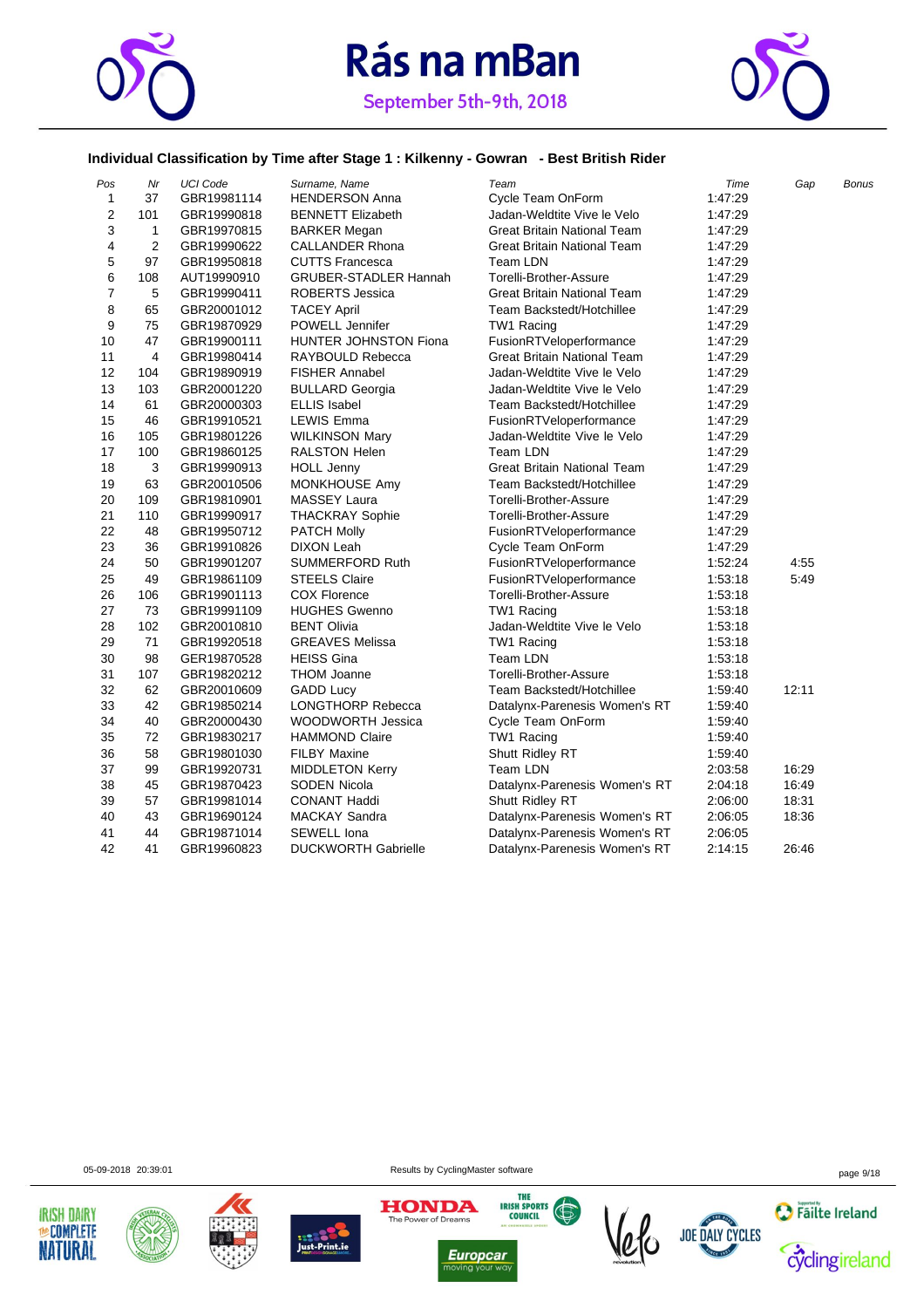



#### **Individual Classification by Time after Stage 1 : Kilkenny - Gowran - Best Irish Rider**

| Pos | Nr  | <b>UCI Code</b> | Surname, Name           | Team                      | Time    | Gap   | <b>Bonus</b> |
|-----|-----|-----------------|-------------------------|---------------------------|---------|-------|--------------|
|     | 125 | POL19861012     | WOZNIAK Agnieszka       | Team Verge Sports         | 1:47:29 |       |              |
| 2   | 123 | IRL20010910     | <b>GALLAGHER Maeve</b>  | Team Verge Sports         | 1:47:29 |       |              |
| 3   | 17  | IRL19860424     | <b>HUGHES Hilary</b>    | VC Eriu                   | 1:47:42 | 0:13  |              |
| 4   | 20  | IRL19890509     | <b>WALSH Orla</b>       | VC Eriu                   | 1:52:20 | 4:51  |              |
| 5   | 16  | IRL19981230     | <b>GRIFFIN Mia</b>      | VC Ériu                   | 1:52:20 |       |              |
| 6   | 84  | IRL19881230     | O'DONOVAN Niamh         | <b>TC Racing</b>          | 1:53:18 | 5:49  |              |
|     | 14  | IRL19920705     | <b>GUIHEN Fiona</b>     | <b>Cycling Leinster</b>   | 1:53:18 |       |              |
| 8   | 56  | IRL19860610     | <b>CAMPBELL Laura</b>   | <b>Shutt Ridley RT</b>    | 1:53:18 |       |              |
| 9   | 15  | IRL19870731     | <b>LOSCHER Sofie</b>    | <b>Cycling Leinster</b>   | 1:53:18 |       |              |
| 10  | 13  | IRL19880505     | <b>FLANAGAN Aisling</b> | <b>Cycling Leinster</b>   | 1:53:18 |       |              |
| 11  | 87  | GBR19860516     | <b>OAKES</b> Isobel     | Scott Orwell Wheelers C C | 1:53:18 |       |              |
| 12  | 12  | IRL19900724     | <b>CLAFFEY Maire</b>    | Cycling Leinster          | 1:53:18 |       |              |
| 13  | 88  | IRL19850421     | <b>HORAN Breda</b>      | Scott Orwell Wheelers C C | 1:53:18 |       |              |
| 14  | 11  | IRL19870406     | <b>BATES Jennifer</b>   | <b>Cycling Leinster</b>   | 1:53:18 |       |              |
| 15  | 82  | IRL19861113     | <b>DESMOND Emma</b>     | TC Racing                 | 1:59:40 | 12:11 |              |
| 16  | 85  | IRL19890910     | <b>O'DWYER Niamh</b>    | <b>TC Racing</b>          | 1:59:40 |       |              |
| 17  | 122 | IRL19920719     | <b>DESMOND Leah</b>     | Team Verge Sports         | 1:59:45 | 12:16 |              |
| 18  | 89  | IRL19900409     | <b>MOLLOY Sinéad</b>    | Scott Orwell Wheelers C C | 2:06:00 | 18:31 |              |
| 19  | 121 | IRL19821120     | <b>BRYCE Lyndsey</b>    | Team Verge Sports         | 2:06:01 | 18:32 |              |
| 20  | 90  | IRL19920418     | FHLATHARTAIGH Ciara Ni  | Scott Orwell Wheelers C C | 2:06:03 | 18:34 |              |
| 21  | 124 | POR19850307     | <b>SALVADOR Márcia</b>  | Team Verge Sports         | 2:06:05 | 18:36 |              |













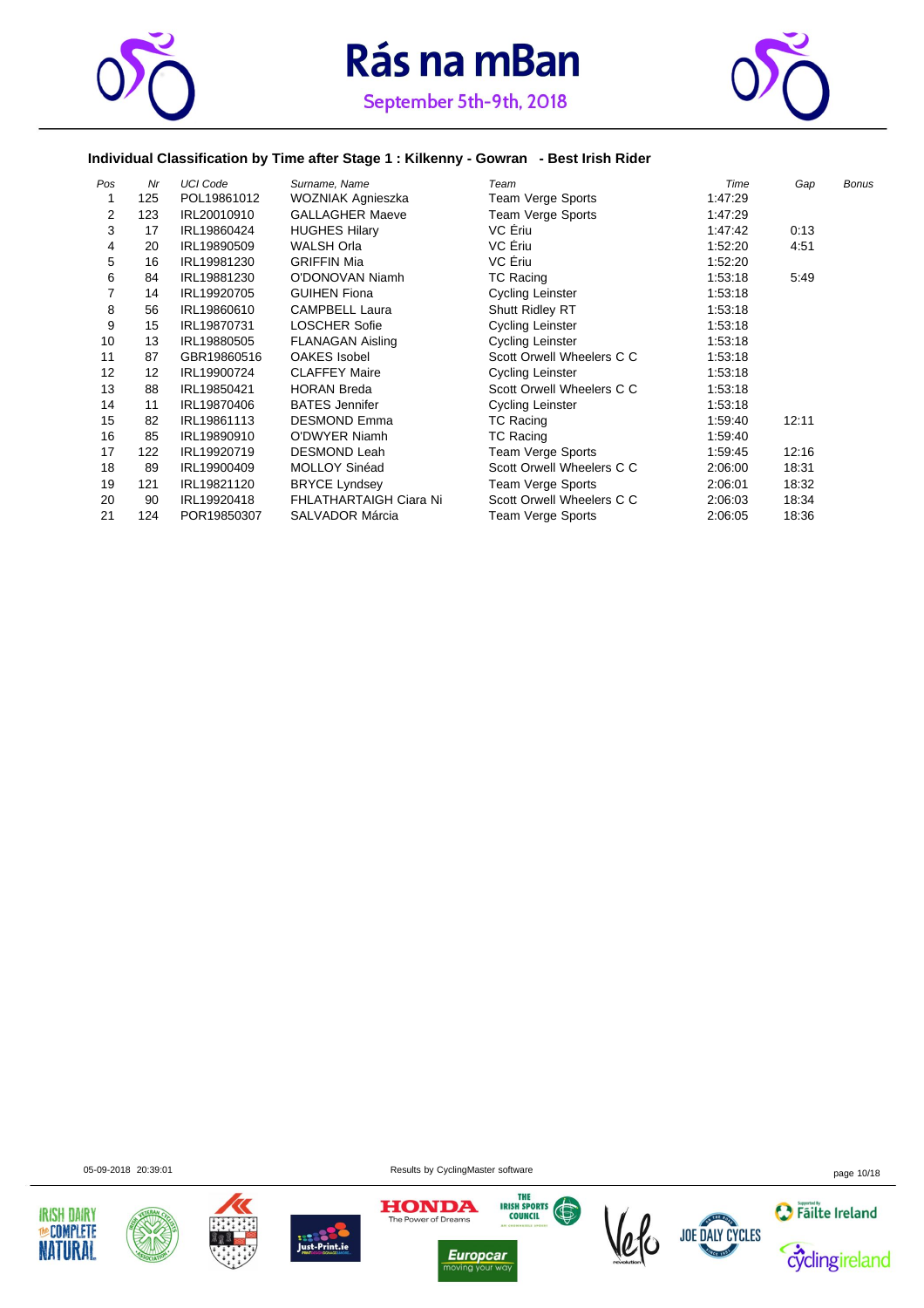



#### **Young Riders Result Stage 1 : Kilkenny - Gowran**

| 32<br>$\mathbf{1}$<br>Andy Schleck Cycles Women Project<br>LUX19980621<br><b>FABER Claire</b><br>$\overline{2}$<br>120<br>Region Sør Norge<br>NOR20000315<br><b>LUTRO Amalie</b> | 1:47:29<br>1:47:29 |            |
|----------------------------------------------------------------------------------------------------------------------------------------------------------------------------------|--------------------|------------|
|                                                                                                                                                                                  |                    |            |
|                                                                                                                                                                                  |                    |            |
| 3<br>Cycle Team OnForm<br>37<br>GBR19981114<br><b>HENDERSON Anna</b>                                                                                                             | 1:47:29            |            |
| 4<br>78<br>NOR20010215<br><b>MATHISEN Silje</b><br>Norway Sør                                                                                                                    | 1:47:29            |            |
| 5<br>DN17 Nouvelle Aquitaine<br>113<br>FRA19981021<br><b>MINAUD Manon</b>                                                                                                        | 1:47:29            |            |
| 6<br>101<br>GBR19990818<br><b>BENNETT Elizabeth</b><br>Jadan-Weldtite Vive le Velo                                                                                               | 1:47:29            |            |
| 7<br>$\mathbf{1}$<br>GBR19970815<br><b>BARKER Megan</b><br>Great Britain National Team                                                                                           | 1:47:29            |            |
| 8<br>112<br>FRA19971121<br><b>LAHAYE Lucie</b><br><b>DN17 Nouvelle Aquitaine</b>                                                                                                 | 1:47:29            |            |
| 9<br>64<br>SWE20010409<br><b>OLAUSSON Wilma</b><br>Team Backstedt/Hotchillee                                                                                                     | 1:47:29            |            |
| $\overline{2}$<br>10<br><b>CALLANDER Rhona</b><br>Great Britain National Team<br>GBR19990622                                                                                     | 1:47:29            |            |
| 11<br>27<br><b>GEERIS Femke</b><br>Maaslandster International<br>NED19960603                                                                                                     | 1:47:29            |            |
| 12<br>33<br>LUX19990803<br><b>HARSCH Anne-Sophie</b><br>Andy Schleck Cycles Women Project                                                                                        | 1:47:29            |            |
| 13<br>54<br>Momentum CCN<br>GBR19990326<br><b>MURPHY Lauren</b>                                                                                                                  | 1:47:29            |            |
| 14<br>108<br>GRUBER-STADLER Hannah<br>Torelli-Brother-Assure<br>AUT19990910                                                                                                      | 1:47:29            |            |
| 15<br>5<br>GBR19990411<br>ROBERTS Jessica<br><b>Great Britain National Team</b>                                                                                                  | 1:47:29            |            |
| 16<br>65<br><b>TACEY April</b><br>Team Backstedt/Hotchillee<br>GBR20001012                                                                                                       | 1:47:29            |            |
| 17<br><b>MORICHON Anaïs</b><br>DN17 Nouvelle Aquitaine<br>114<br>FRA19991006                                                                                                     | 1:47:29            |            |
| 18<br>79<br>NOR20010625<br><b>MIDTSVEEN Natalie Irene</b><br>Norway Sør                                                                                                          | 1:47:29            |            |
| 19<br>31<br>Andy Schleck Cycles Women Project<br>FRA20001019<br><b>BERKANE Sarah</b>                                                                                             | 1:47:29            |            |
| 20<br><b>Great Britain National Team</b><br>4<br>GBR19980414<br>RAYBOULD Rebecca                                                                                                 | 1:47:29            |            |
| 21<br>103<br>Jadan-Weldtite Vive le Velo<br>GBR20001220<br><b>BULLARD Georgia</b>                                                                                                | 1:47:29            |            |
| 22<br><b>KIELLAND BJERK Thale Sofie</b><br>116<br>NOR20000819<br>Region Sør Norge                                                                                                | 1:47:29            |            |
| 23<br>91<br><b>ABGRALL Noemie</b><br><b>Team Breizh Ladies</b><br>FRA19991201                                                                                                    | 1:47:29            |            |
| 24<br>61<br><b>ELLIS Isabel</b><br>Team Backstedt/Hotchillee<br>GBR20000303                                                                                                      | 1:47:29            |            |
| 25<br>38<br>JOHNSON lone<br>Cycle Team OnForm<br>NZL19971203                                                                                                                     | 1:47:29            |            |
| 3<br>26<br><b>Great Britain National Team</b><br>GBR19990913<br><b>HOLL Jenny</b>                                                                                                | 1:47:29            |            |
| 27<br>63<br>Team Backstedt/Hotchillee<br>GBR20010506<br>MONKHOUSE Amy                                                                                                            | 1:47:29            |            |
| 28<br>110<br>Torelli-Brother-Assure<br>GBR19990917<br><b>THACKRAY Sophie</b>                                                                                                     | 1:47:29            |            |
| 29<br>26<br>RSA19961121<br><b>COLYN Catherine</b><br>Maaslandster International                                                                                                  | 1:47:29            |            |
| 30<br>123<br>Team Verge Sports<br>IRL20010910<br>GALLAGHER Maeve                                                                                                                 | 1:47:29            |            |
| 31<br>35<br>PUSKALA Viivi<br>Andy Schleck Cycles Women Project<br>FIN19990116                                                                                                    | 1:47:29            |            |
| 32<br>VC Ériu<br>16<br><b>GRIFFIN Mia</b><br>IRL19981230                                                                                                                         | 1:52:20            | 4:51       |
| 33<br>94<br>LE BRIS Cecilia<br><b>Team Breizh Ladies</b><br>FRA19970702                                                                                                          | 1:52:24            | 4:55       |
| 34<br>92<br>FRA20000216<br><b>HINAULT Maryanne</b><br><b>Team Breizh Ladies</b>                                                                                                  | 1:53:18            | 5:49       |
| 35<br>81<br><b>BARKER Ellen</b><br><b>TC Racing</b><br>GBR20000626                                                                                                               | 1:53:18            | 5:49       |
| 73<br>36<br>TW1 Racing<br>GBR19991109<br><b>HUGHES Gwenno</b>                                                                                                                    | 1:53:18            | 5:49       |
| Region Sør Norge<br>37<br>118<br>NOR20001029<br><b>JØRGENSEN Tiril</b>                                                                                                           | 1:53:18            | 5:49       |
| 38<br>67<br><b>BESTEMAN Floor</b><br>Team NH<br>NED19960319                                                                                                                      | 1:53:18            | 5:49       |
| 39<br>102<br>Jadan-Weldtite Vive le Velo<br>GBR20010810<br><b>BENT Olivia</b>                                                                                                    | 1:53:18            | 5:49       |
| 40<br>62<br><b>GADD Lucy</b><br>Team Backstedt/Hotchillee<br>GBR20010609                                                                                                         | 1:59:40            | 12:11      |
| 41<br>40<br>WOODWORTH Jessica<br>Cycle Team OnForm<br>GBR20000430                                                                                                                | 1:59:40            | 12:11      |
| 42<br>57<br><b>CONANT Haddi</b><br>Shutt Ridley RT<br>GBR19981014                                                                                                                | 2:06:00            | 18:31      |
| 43<br>41<br><b>DUCKWORTH Gabrielle</b><br>GBR19960823<br>Datalynx-Parenesis Women's RT                                                                                           | 2:14:15            | 26:46      |
| 22<br>SWE19961217<br><b>HUUSKO Ellinor</b><br>Team Crescent D.A.R.E                                                                                                              |                    | <b>DNF</b> |
| 77<br>NOR20010116<br>LANGØRGEN Ida<br>Norway Sør                                                                                                                                 |                    | <b>DNF</b> |







05-09-2018 20:39:01 Results by CyclingMaster software page 11/18





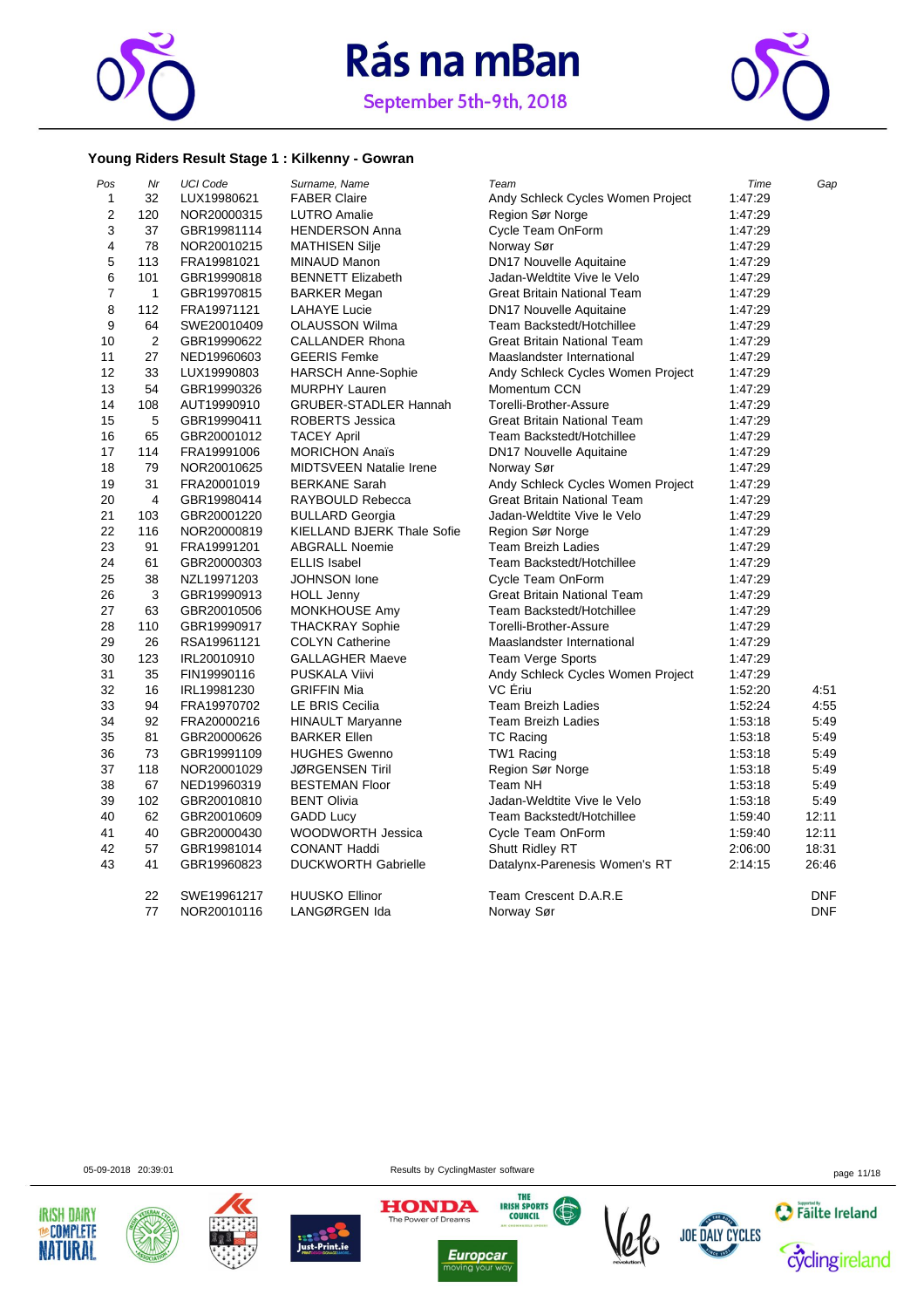



#### **Young Riders Classification after Stage 1 : Kilkenny - Gowran**

| Pos            | Mr             | <b>UCI Code</b> | Surname, Name                  | Team                               | Time    | Gap   |
|----------------|----------------|-----------------|--------------------------------|------------------------------------|---------|-------|
| $\mathbf{1}$   | 32             | LUX19980621     | <b>FABER Claire</b>            | Andy Schleck Cycles Women Project  | 1:47:29 |       |
| $\overline{2}$ | 120            | NOR20000315     | <b>LUTRO Amalie</b>            | Region Sør Norge                   | 1:47:29 |       |
| 3              | 37             | GBR19981114     | <b>HENDERSON Anna</b>          | Cycle Team OnForm                  | 1:47:29 |       |
| 4              | 78             | NOR20010215     | <b>MATHISEN Silje</b>          | Norway Sør                         | 1:47:29 |       |
| 5              | 113            | FRA19981021     | <b>MINAUD Manon</b>            | DN17 Nouvelle Aquitaine            | 1:47:29 |       |
| 6              | 101            | GBR19990818     | <b>BENNETT Elizabeth</b>       | Jadan-Weldtite Vive le Velo        | 1:47:29 |       |
| $\overline{7}$ | $\mathbf{1}$   | GBR19970815     | <b>BARKER Megan</b>            | <b>Great Britain National Team</b> | 1:47:29 |       |
| 8              | 112            | FRA19971121     | <b>LAHAYE Lucie</b>            | <b>DN17 Nouvelle Aquitaine</b>     | 1:47:29 |       |
| 9              | 64             | SWE20010409     | <b>OLAUSSON Wilma</b>          | Team Backstedt/Hotchillee          | 1:47:29 |       |
| 10             | $\overline{2}$ | GBR19990622     | <b>CALLANDER Rhona</b>         | <b>Great Britain National Team</b> | 1:47:29 |       |
| 11             | 27             | NED19960603     | <b>GEERIS Femke</b>            | Maaslandster International         | 1:47:29 |       |
| 12             | 33             | LUX19990803     | <b>HARSCH Anne-Sophie</b>      | Andy Schleck Cycles Women Project  | 1:47:29 |       |
| 13             | 54             | GBR19990326     | <b>MURPHY Lauren</b>           | Momentum CCN                       | 1:47:29 |       |
| 14             | 108            | AUT19990910     | <b>GRUBER-STADLER Hannah</b>   | Torelli-Brother-Assure             | 1:47:29 |       |
| 15             | 5              | GBR19990411     | <b>ROBERTS Jessica</b>         | <b>Great Britain National Team</b> | 1:47:29 |       |
| 16             | 65             | GBR20001012     | <b>TACEY April</b>             | Team Backstedt/Hotchillee          | 1:47:29 |       |
| 17             | 114            | FRA19991006     | <b>MORICHON Anaïs</b>          | <b>DN17 Nouvelle Aquitaine</b>     | 1:47:29 |       |
| 18             | 79             | NOR20010625     | <b>MIDTSVEEN Natalie Irene</b> | Norway Sør                         | 1:47:29 |       |
| 19             | 31             | FRA20001019     | <b>BERKANE Sarah</b>           | Andy Schleck Cycles Women Project  | 1:47:29 |       |
| 20             | 4              | GBR19980414     | RAYBOULD Rebecca               | <b>Great Britain National Team</b> | 1:47:29 |       |
| 21             | 103            | GBR20001220     | <b>BULLARD Georgia</b>         | Jadan-Weldtite Vive le Velo        | 1:47:29 |       |
| 22             | 116            | NOR20000819     | KIELLAND BJERK Thale Sofie     | Region Sør Norge                   | 1:47:29 |       |
| 23             | 91             | FRA19991201     | <b>ABGRALL Noemie</b>          | <b>Team Breizh Ladies</b>          | 1:47:29 |       |
| 24             | 61             | GBR20000303     | <b>ELLIS Isabel</b>            | Team Backstedt/Hotchillee          | 1:47:29 |       |
| 25             | 38             | NZL19971203     | JOHNSON lone                   | Cycle Team OnForm                  | 1:47:29 |       |
| 26             | 3              | GBR19990913     | <b>HOLL Jenny</b>              | <b>Great Britain National Team</b> | 1:47:29 |       |
| 27             | 63             | GBR20010506     | MONKHOUSE Amy                  | Team Backstedt/Hotchillee          | 1:47:29 |       |
| 28             | 110            | GBR19990917     | <b>THACKRAY Sophie</b>         | Torelli-Brother-Assure             | 1:47:29 |       |
| 29             | 26             | RSA19961121     | <b>COLYN Catherine</b>         | Maaslandster International         | 1:47:29 |       |
| 30             | 123            | IRL20010910     | <b>GALLAGHER Maeve</b>         | Team Verge Sports                  | 1:47:29 |       |
| 31             | 35             | FIN19990116     | <b>PUSKALA Viivi</b>           | Andy Schleck Cycles Women Project  | 1:47:29 |       |
| 32             | 16             | IRL19981230     | <b>GRIFFIN Mia</b>             | VC Ériu                            | 1:52:20 | 4:51  |
| 33             | 94             | FRA19970702     | <b>LE BRIS Cecilia</b>         | <b>Team Breizh Ladies</b>          | 1:52:24 | 4:55  |
| 34             | 92             | FRA20000216     | <b>HINAULT Maryanne</b>        | <b>Team Breizh Ladies</b>          | 1:53:18 | 5.49  |
| 35             | 81             | GBR20000626     | <b>BARKER Ellen</b>            | <b>TC Racing</b>                   | 1:53:18 | 5:49  |
| 36             | 73             | GBR19991109     | <b>HUGHES Gwenno</b>           | TW1 Racing                         | 1:53:18 | 5:49  |
| 37             | 118            | NOR20001029     | <b>JØRGENSEN Tiril</b>         | Region Sør Norge                   | 1:53:18 | 5:49  |
| 38             | 67             | NED19960319     | <b>BESTEMAN Floor</b>          | Team NH                            | 1:53:18 | 5.49  |
| 39             | 102            | GBR20010810     | <b>BENT Olivia</b>             | Jadan-Weldtite Vive le Velo        | 1:53:18 | 5:49  |
| 40             | 62             | GBR20010609     | <b>GADD Lucy</b>               | Team Backstedt/Hotchillee          | 1:59:40 | 12:11 |
| 41             | 40             | GBR20000430     | WOODWORTH Jessica              | Cycle Team OnForm                  | 1:59:40 | 12:11 |
| 42             | 57             | GBR19981014     | <b>CONANT Haddi</b>            | Shutt Ridley RT                    | 2:06:00 | 18:31 |
| 43             | 41             | GBR19960823     | <b>DUCKWORTH Gabrielle</b>     | Datalynx-Parenesis Women's RT      | 2:14:15 | 26:46 |

05-09-2018 20:39:01 Results by CyclingMaster software page 12/18













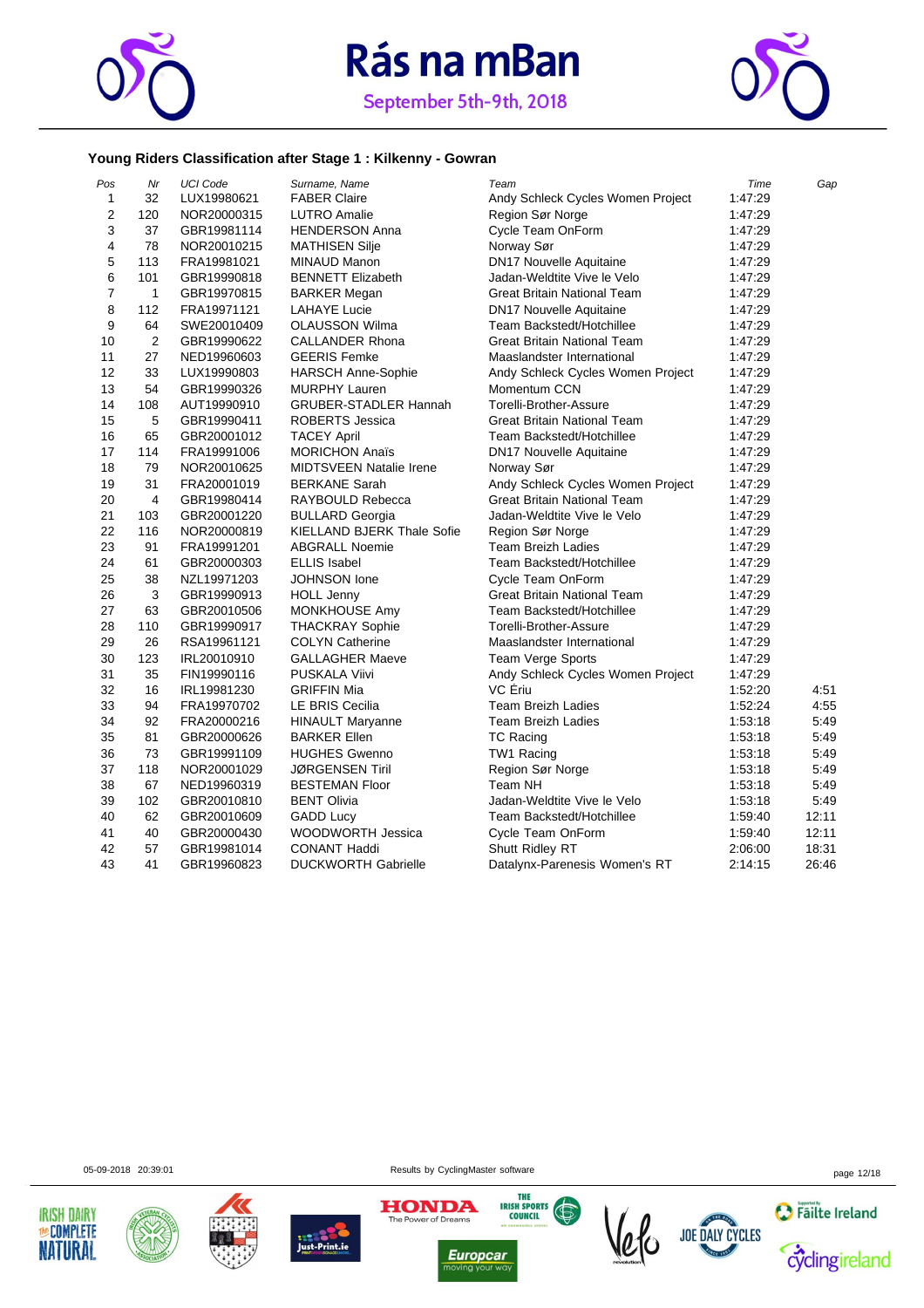





#### **Queen of the Mountains Classification - Stage 1 : Kilkenny - Gowran**

#### **Coppanagh (cat 2)**

| Pos | Nr  | UCI Code    | Surname, Name          | Team                           | Points |
|-----|-----|-------------|------------------------|--------------------------------|--------|
|     | 83  | GBR19810812 | JUNIPER Nicola         | <b>TC Racing</b>               | 9      |
|     | 29  | DEN19880303 | LØNNE Rikke            | Maaslandster International     |        |
|     | 112 | FRA19971121 | <b>LAHAYE Lucie</b>    | <b>DN17 Nouvelle Aquitaine</b> | 5      |
|     | 70  | IRL19881203 | <b>MCDERMOTT Ellen</b> | Team NH                        | -3     |
|     |     |             |                        |                                |        |

#### **Queen of the Mountains Classification after Stage 1 : Kilkenny - Gowran**

| Pos | Nr  | UCI Code    | Surname, Name          | Team                           | Points         |
|-----|-----|-------------|------------------------|--------------------------------|----------------|
|     | 83  | GBR19810812 | JUNIPER Nicola         | <b>TC Racing</b>               | 9              |
|     | 29  | DEN19880303 | LØNNE Rikke            | Maaslandster International     | $\overline{7}$ |
|     | 112 | FRA19971121 | <b>LAHAYE Lucie</b>    | <b>DN17 Nouvelle Aquitaine</b> | 5              |
| 4   | 70  | IRL19881203 | <b>MCDERMOTT Ellen</b> | Team NH                        | 3              |
|     |     |             |                        |                                |                |

05-09-2018 20:39:01 Results by CyclingMaster software page 13/18















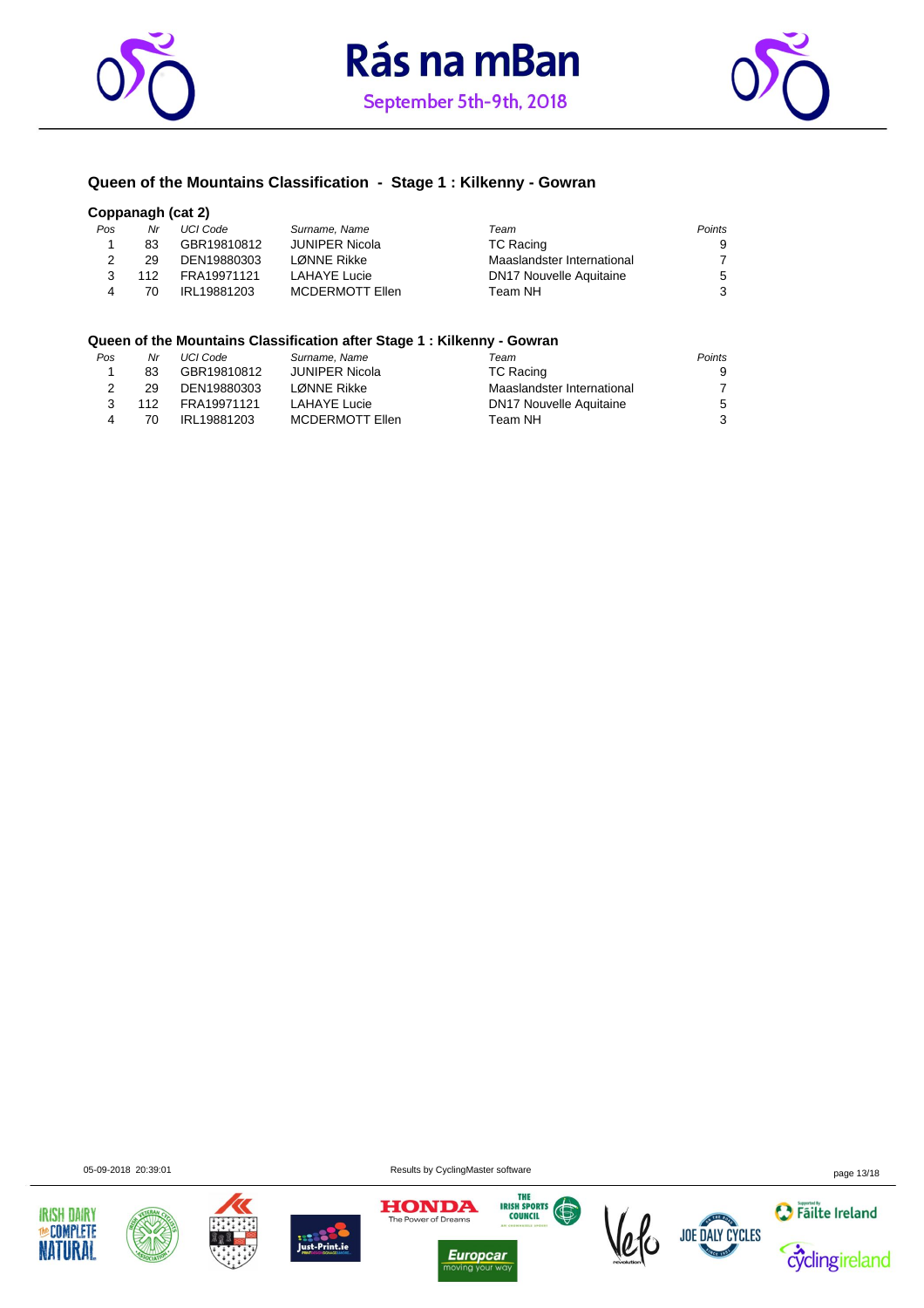





### **Points Classification after Stage 1 : Kilkenny - Gowran**

| Pos | Nr  | Name                  | Team       |    | Total |
|-----|-----|-----------------------|------------|----|-------|
|     | 69  | <b>KESSLER Nina</b>   | <b>TNH</b> | 10 | 10    |
| 2   | 32  | <b>FABER Claire</b>   | ASC        | 9  | 9     |
| 3   | 120 | <b>LUTRO Amalie</b>   | <b>RSN</b> | 8  | 8     |
| 4   | 115 | <b>SACHET Iris</b>    | <b>DNN</b> |    | 7     |
| 5   | 83  | <b>JUNIPER Nicola</b> | <b>TCR</b> | 6  | 6     |
| 6   | 95  | <b>QUINIOU Marine</b> | TBL        | 5  | 5     |
| 7   | 37  | <b>HENDERSON Anna</b> | <b>ONF</b> | 4  | 4     |
| 8   | 78  | <b>MATHISEN Silje</b> | <b>NOS</b> | 3  | 3     |
| 9   | 113 | <b>MINAUD Manon</b>   | <b>DNN</b> | 2  | 2     |
| 10  | 93  | <b>DEMAY Coralie</b>  | TBL        |    |       |















05-09-2018 20:39:01 Results by CyclingMaster software page 14/18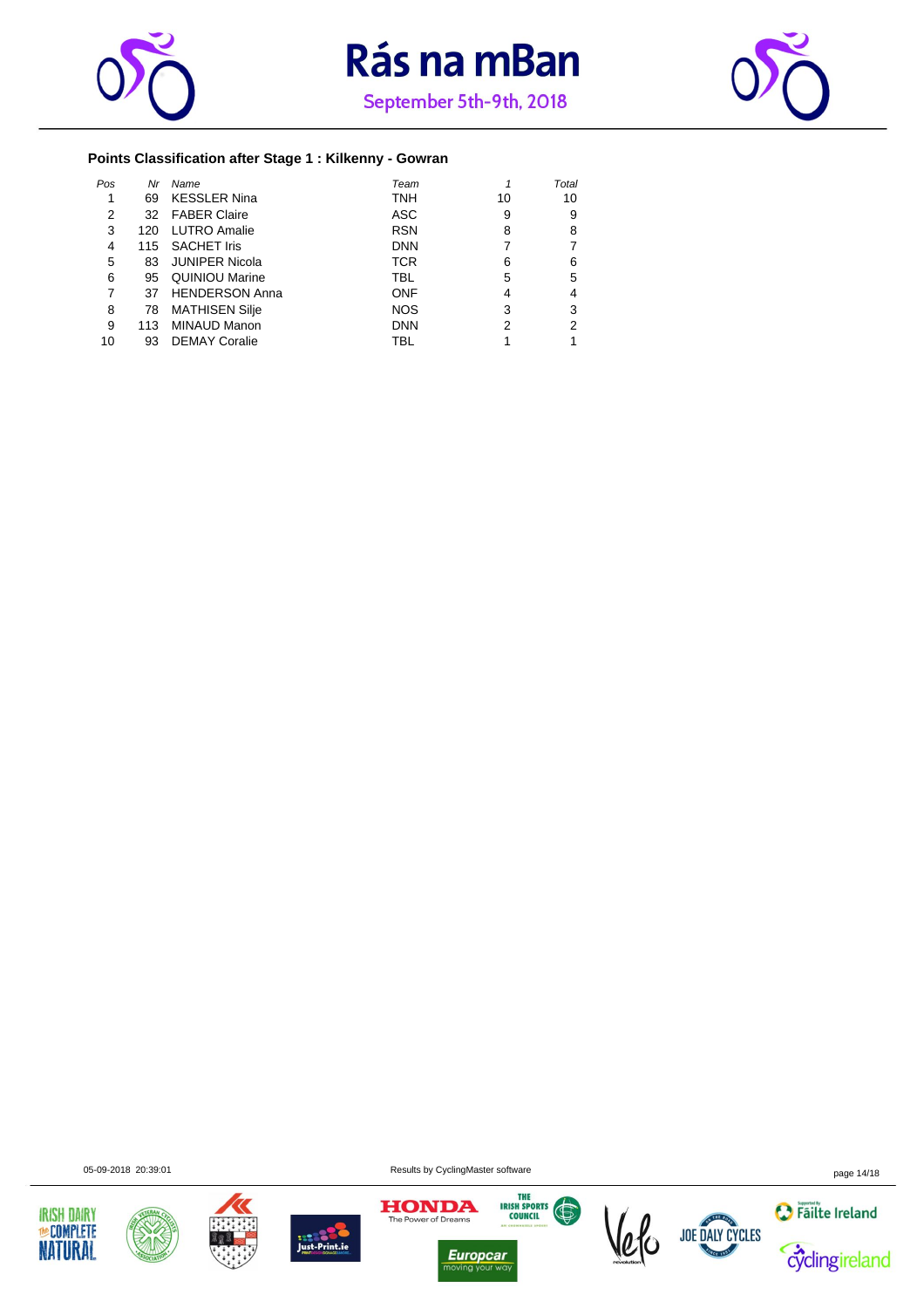





#### **Team Classification Stage 1 : Kilkenny - Gowran**

| Pos | Team                               |            | Time    | Gap   |
|-----|------------------------------------|------------|---------|-------|
| 1   | Andy Schleck Cycles Women Project  | <b>ASC</b> | 5:22:27 |       |
| 2   | <b>Team Breizh Ladies</b>          | TBL        | 5:22:27 |       |
| 3   | <b>DN17 Nouvelle Aquitaine</b>     | <b>DNN</b> | 5:22:27 |       |
| 4   | <b>Great Britain National Team</b> | <b>GBR</b> | 5:22:27 |       |
| 5   | Jadan-Weldtite Vive le Velo        | <b>JWV</b> | 5.22.27 |       |
| 6   | Momentum CCN                       | <b>MCC</b> | 5:22:27 |       |
| 7   | Team NH                            | TNH        | 5:22:27 |       |
| 8   | Team Backstedt/Hotchillee          | TBH        | 5:22:27 |       |
| 9   | Cycle Team OnForm                  | <b>ONF</b> | 5:22:27 |       |
| 10  | <b>Ireland National Team</b>       | <b>IRL</b> | 5:22:27 |       |
| 11  | Maaslandster International         | MSL        | 5:22:27 |       |
| 12  | Torelli-Brother-Assure             | TBA        | 5:22:27 |       |
| 13  | FusionRTVeloperformance            | <b>FRV</b> | 5:22:27 |       |
| 14  | VC Ériu                            | <b>VCE</b> | 5:27:31 | 5:04  |
| 15  | Region Sør Norge                   | <b>RSN</b> | 5:28:16 | 5:49  |
| 16  | Team Crescent D.A.R.E              | <b>CRE</b> | 5:28:16 | 5:49  |
| 17  | Team LDN                           | <b>LDN</b> | 5:28:16 | 5:49  |
| 18  | TW1 Racing                         | TW1        | 5:28:16 | 5:49  |
| 19  | <b>TC Racing</b>                   | <b>TCR</b> | 5.34.05 | 11:38 |
| 20  | Scott Orwell Wheelers C C          | SOW        | 5.34.05 | 11:38 |
| 21  | Team Verge Sports                  | <b>TVS</b> | 5:34:43 | 12:16 |
| 22  | <b>Cycling Leinster</b>            | LEI        | 5:39:54 | 17:27 |
| 23  | Shutt Ridley RT                    | <b>SHR</b> | 5.58.58 | 36:31 |
| 24  | Datalynx-Parenesis Women's RT      | <b>DPW</b> | 6:10:03 | 47:36 |

#### **General Team Classification after Stage 1 : Kilkenny - Gowran**

| Pos | Team                               |                 | Time    | Gap   |
|-----|------------------------------------|-----------------|---------|-------|
| 1   | Andy Schleck Cycles Women Project  | ASC             | 5:22:27 |       |
| 2   | <b>Team Breizh Ladies</b>          | <b>TBL</b>      | 5:22:27 |       |
| 3   | DN17 Nouvelle Aquitaine            | <b>DNN</b>      | 5.22.27 |       |
| 4   | <b>Great Britain National Team</b> | <b>GBR</b>      | 5.22.27 |       |
| 5   | Jadan-Weldtite Vive le Velo        | <b>JWV</b>      | 5:22:27 |       |
| 6   | Momentum CCN                       | <b>MCC</b>      | 5:22:27 |       |
| 7   | Team NH                            | <b>TNH</b>      | 5.22.27 |       |
| 8   | Team Backstedt/Hotchillee          | TBH.            | 5.22.27 |       |
| 9   | Cycle Team OnForm                  | <b>ONF</b>      | 5:22:27 |       |
| 10  | <b>Ireland National Team</b>       | <b>IRL</b>      | 5:22:27 |       |
| 11  | Maaslandster International         | <b>MSL</b>      | 5.22.27 |       |
| 12  | Torelli-Brother-Assure             | TBA             | 5.22.27 |       |
| 13  | FusionRTVeloperformance            | <b>FRV</b>      | 5:22:27 |       |
| 14  | VC Eriu                            | <b>VCE</b>      | 5:27:31 | 5:04  |
| 15  | Region Sør Norge                   | <b>RSN</b>      | 5:28:16 | 5:49  |
| 16  | Team Crescent D.A.R.E              | <b>CRE</b>      | 5:28:16 |       |
| 17  | Team LDN                           | <b>LDN</b>      | 5:28:16 |       |
| 18  | TW1 Racing                         | TW <sub>1</sub> | 5.28.16 |       |
| 19  | <b>TC Racing</b>                   | <b>TCR</b>      | 5:34:05 | 11:38 |
| 20  | Scott Orwell Wheelers C C          | SOW             | 5.34.05 |       |
| 21  | Team Verge Sports                  | <b>TVS</b>      | 5:34:43 | 12:16 |
| 22  | Cycling Leinster                   | LEI             | 5:39:54 | 17:27 |
| 23  | Shutt Ridley RT                    | <b>SHR</b>      | 5:58:58 | 36:31 |
| 24  | Datalynx-Parenesis Women's RT      | <b>DPW</b>      | 6:10:03 | 47:36 |

**IRISH DAIRY MECOMPLETE** 

**NATURAL** 

05-09-2018 20:39:01 example of the Results by CyclingMaster software page 15/18







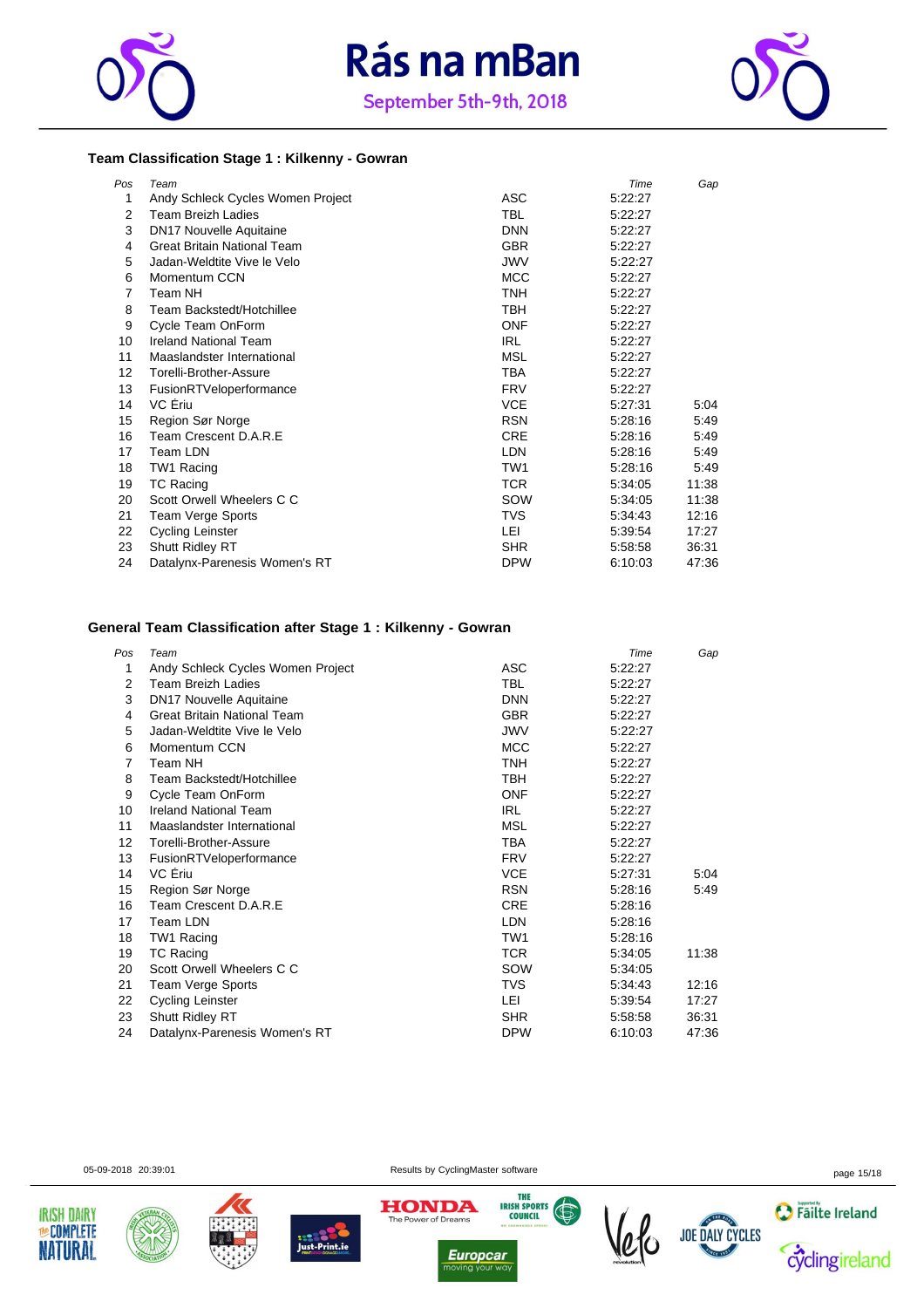





#### **Best Irish Based Team Classification after Stage 1 : Kilkenny - Gowran**

| Pos | Team                      |            | Time    | Gap   |
|-----|---------------------------|------------|---------|-------|
|     | VC Eriu                   | <b>VCE</b> | 5.32.22 |       |
|     | Team Verge Sports         | <b>TVS</b> | 5.34.43 | 2:21  |
|     | Cycling Leinster          | LEI        | 5.39.54 | 7:32  |
|     | Scott Orwell Wheelers C C | SOW        | 5:52:36 | 20:14 |
| 5   | TC Racing                 | TCR        | 5.52.38 | 20:16 |

05-09-2018 20:39:01 Results by CyclingMaster software page 16/18















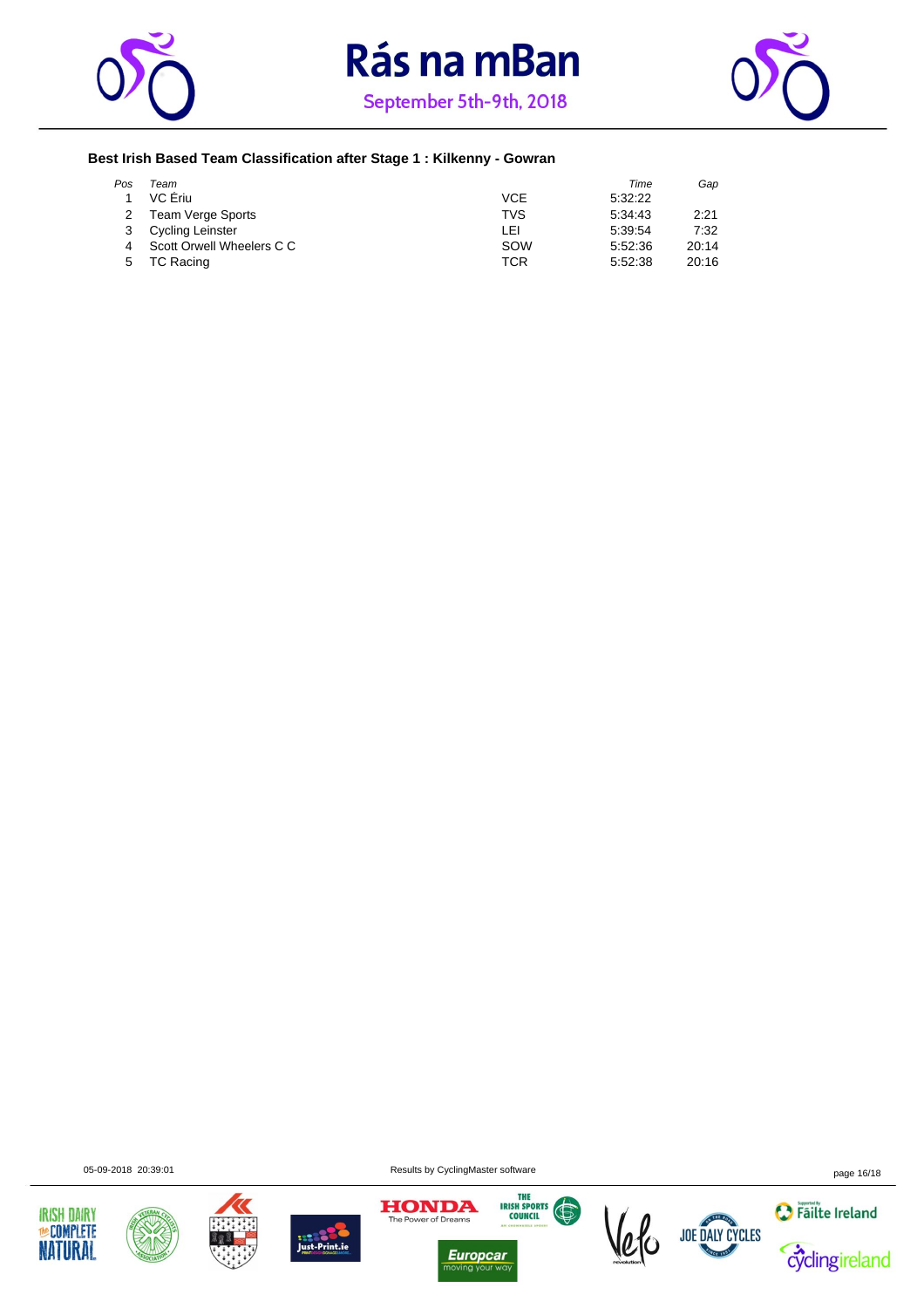





#### **Order of Team Cars - Stage 2 : Castlecomer - Castlecomer**

| Order | teamNr | Team                               | Abr             | Nation     |
|-------|--------|------------------------------------|-----------------|------------|
| 1     | 14     | Team NH                            | <b>TNH</b>      | <b>NED</b> |
| 2     | 7      | Andy Schleck Cycles Women Project  | ASC             | LUX.       |
| 3     | 24     | Region Sør Norge                   | <b>RSN</b>      | <b>NOR</b> |
| 4     | 23     | DN17 Nouvelle Aquitaine            | <b>DNN</b>      | <b>FRA</b> |
| 5     | 17     | <b>TC Racing</b>                   | <b>TCR</b>      | IRL        |
| 6     | 19     | <b>Team Breizh Ladies</b>          | <b>TBL</b>      | <b>FRA</b> |
| 7     | 8      | Cycle Team OnForm                  | <b>ONF</b>      | <b>GBR</b> |
| 8     | 16     | Norway Sør                         | <b>NOS</b>      | <b>NOR</b> |
| 9     | 5      | Team Crescent D.A.R.E              | <b>CRE</b>      | <b>SWE</b> |
| 10    | 11     | Momentum CCN                       | <b>MCC</b>      | <b>NED</b> |
| 11    | 21     | Jadan-Weldtite Vive le Velo        | <b>JWV</b>      | <b>GBR</b> |
| 12    | 1      | <b>Great Britain National Team</b> | <b>GBR</b>      | <b>GBR</b> |
| 13    | 13     | Team Backstedt/Hotchillee          | <b>TBH</b>      | <b>GBR</b> |
| 14    | 18     | Scott Orwell Wheelers C C          | SOW             | IRL.       |
| 15    | 6      | Maaslandster International         | <b>MSL</b>      | <b>NED</b> |
| 16    | 20     | Team LDN                           | <b>LDN</b>      | <b>GBR</b> |
| 17    | 2      | <b>Ireland National Team</b>       | <b>IRL</b>      | <b>IRL</b> |
| 18    | 22     | Torelli-Brother-Assure             | TBA             | <b>GBR</b> |
| 19    | 4      | VC Ériu                            | <b>VCE</b>      | <b>IRL</b> |
| 20    | 15     | TW1 Racing                         | TW <sub>1</sub> | <b>GBR</b> |
| 21    | 10     | FusionRTVeloperformance            | <b>FRV</b>      | <b>GBR</b> |
| 22    | 25     | Team Verge Sports                  | TVS             | IRL        |
| 23    | 3      | <b>Cycling Leinster</b>            | LEI             | IRL        |
| 24    | 12     | Shutt Ridley RT                    | <b>SHR</b>      | <b>GBR</b> |
| 25    | 9      | Datalynx-Parenesis Women's RT      | <b>DPW</b>      | <b>GBR</b> |

05-09-2018 20:39:01 Results by CyclingMaster software page 17/18